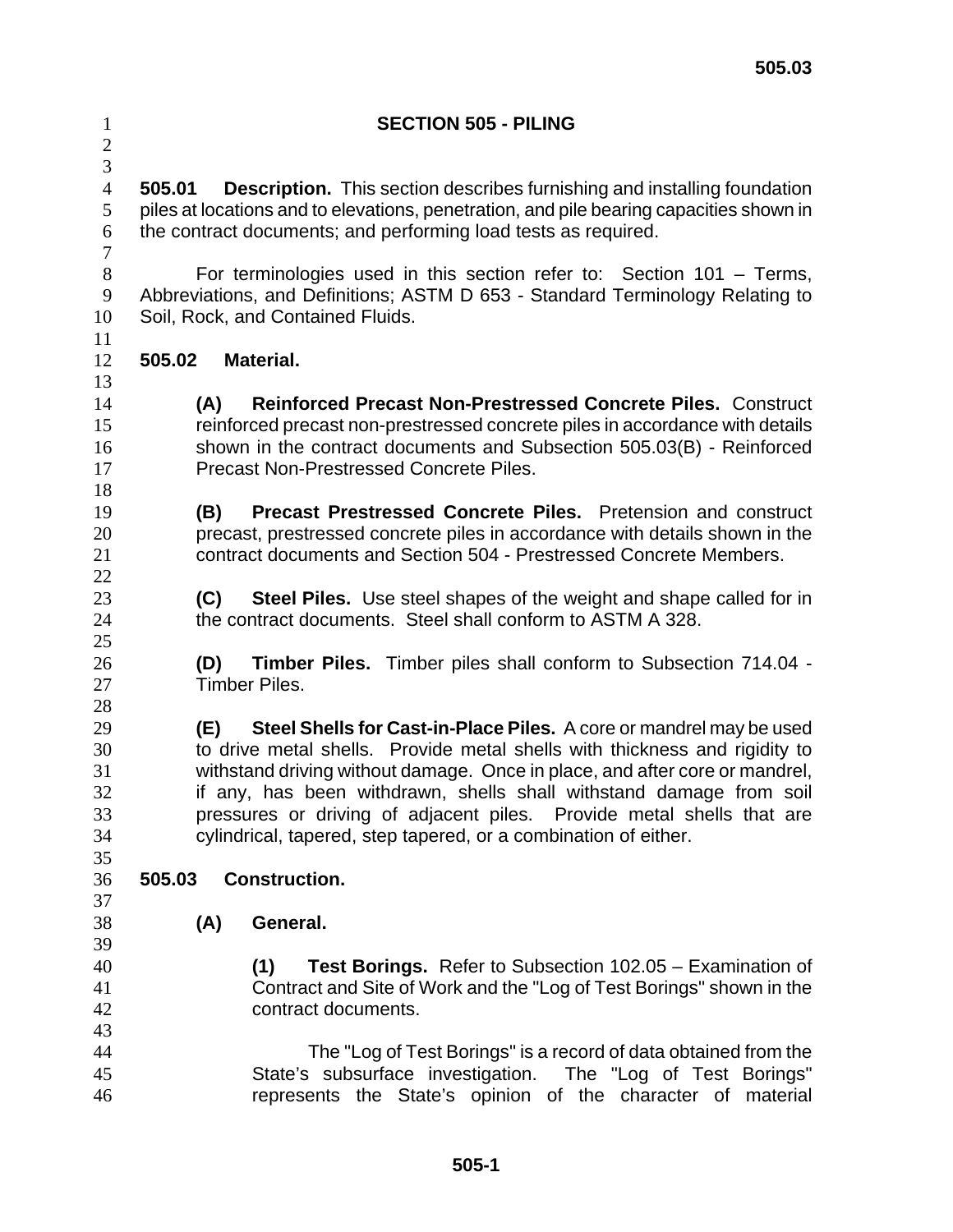encountered in the test borings. This record is made available to the bidder as specified in Subsection 102.05 – Examination of Contract and Site of Work.

**(2) Order List for Piling.** If the contract documents calls for test piles and load test piles, furnish these piles in accordance with an itemized list supplied by the Engineer, showing number, length, and type of piles.

Shown lengths in itemized list are lengths assumed to remain in 57 the completed structure. Lengths may be increased to suit the Contractor's method of operation, at no additional increase in contract price or contract time.

If the contract documents calls for pile testing, order only number, length, and pile type specified. The Engineer will furnish complete order list for production piles after reviewing information submitted as specified in Subsection 505.03(G) - Pile Test Program. Number and lengths of production piles will prevail over those on plans.

**(B) Reinforced Precast Non-Prestressed Concrete Piles.** Construct reinforced precast non-prestressed concrete piles in accordance with details shown in the contract documents. Furnish concrete having a minimum 28- day compressive strength of 5,000 pounds per square inch. Place reinforcing steel as specified in Section 602 - Reinforcing Steel.

Cast precast concrete piles in a horizontal position on a casting platform placed on a level and firm, unyielding support that will not settle. Construct forms as specified in Section 503 - Concrete Structures. Build forms of surfaced lumber, true to line, and with 1-inch chamfer strip at corners.

Leave side forms in place at least 24 hours after placing concrete. Do not subject pile to handling stresses until concrete has set for at least 10 days.

Furnish reinforcing of the unit type, rigidly fastened together and lowered into form before concrete is placed. Hold reinforcing securely in form using concrete blocks or other devices acceptable to the Engineer. Hold reinforcing securely so that centers of main bars are not closer to concrete surface than shown in the contract documents.

Place concrete with care to produce bond with reinforcing steel and to avoid formation of defects, including stone pockets or honeycombs. 

Place concrete in each pile continuously and compact using vibrators or other means acceptable to the Engineer. Rod concrete thoroughly around reinforcing steel and spade well along sides. Overfill forms and screed off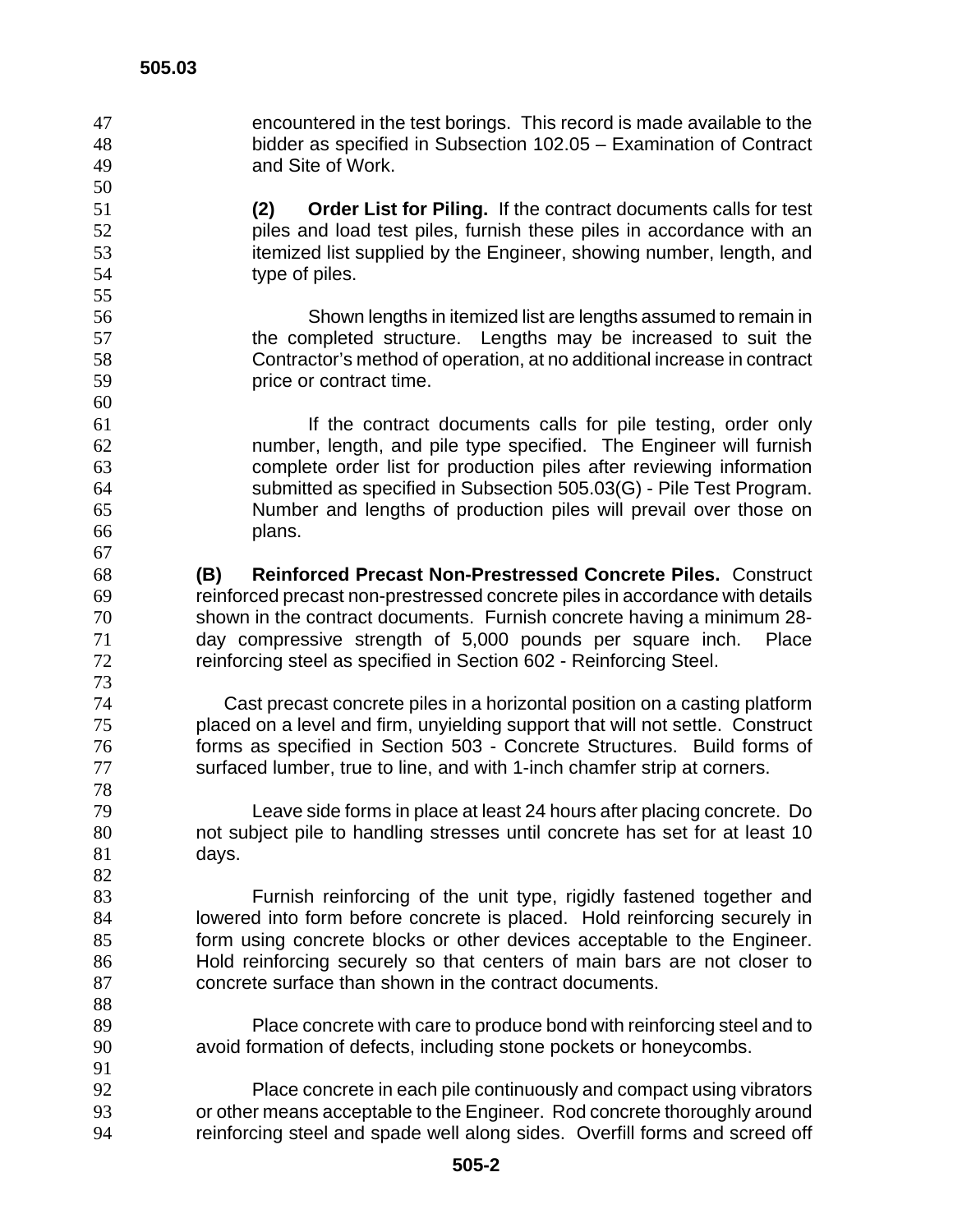surplus concrete. Before concrete has taken a hard set, float top surface and bring it to a smooth finish of uniform and even texture. 

After casting and finishing, cover piles with damp burlap or duck. For piles to be installed in soil, fresh water, or on shore, keep piles damp for not less than 18 days. For piles to be installed in seawater, keep piles damp not less than 28 days. After concrete has taken its final set, a 4-inch-thick layer of continuously damp sand may be substituted for burlap or duck.

When removed from forms, pile surfaces shall be true, smooth, and even. Ensure pile straightness such that a line stretched from butt to tip on any face is not more than 1 inch from face of pile at any point. Do not transport or drive piles until piles have cured for at least 21 days and the minimum 28-day compressive strength has been attained. For concrete piles 109 to be installed in salt or brackish water, cure before driving for not less than 30 days.

**(C) Cast-In-Place Concrete Piles Cast in Shells.** Drive shells or casings 113 to required bearing and leave permanently in place. Remove and replace improperly driven, broken, or defective shells at no increase in contract price or contract time.

Clean insides of shells and casings and remove loose material and water from shells before placing concrete.

Do not place concrete until driving within a radius of 15 feet has been completed, or until all shells for any one bent have been completely driven. If 122 those requirements cannot be met, stop driving within the limits specified until concrete in the last pile cast has set at least 7 days.

Place concrete continuously, and consolidate by vibrating or by an alternative method acceptable to the Engineer.

- **(D) Pile Driving Equipment.**
- 

## **(1) Pile Hammers.**

**(a) General.** Drive piles with a steam, air, or diesel-type impact hammer. Gravity hammers will not be allowed.

Maintain valve mechanism and other parts of impact hammer in good working condition so that length of stroke and number of blows per minute, for which hammer is designed, is obtained.

**(b) Steam or Air Hammers.** Furnish steam or air hammers with boiler or air capacity specified by the manufacturers.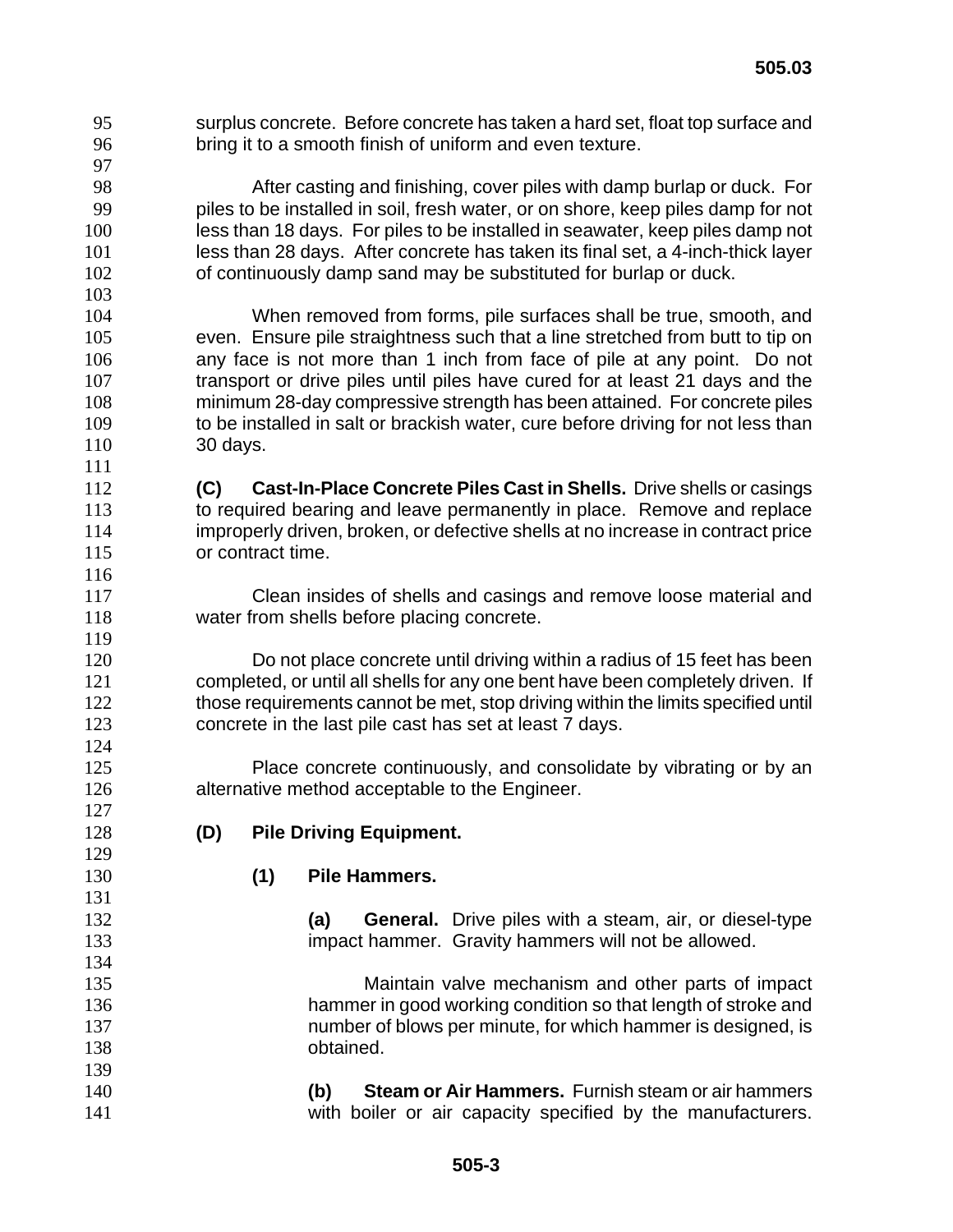Equip boiler or compressor with an accurate pressure gage. Supply another pressure gage for occasional use at hammer intake.

Ensure weight of striking parts is not less than 1/3 weight of drive head and pile, and not less than 2,750 pounds.

**(c) Diesel Hammers.** Equip open-end (single acting) diesel hammers with device such as rings on the ram or scale (jump 151 stick) extending above ram cylinder. Provide gage and chart from hammer manufacturer equating stroke and blows per minute for the proposed open-end diesel hammer.

Equip closed-end (double acting) diesel hammers with a bounce chamber pressure gage mounted near ground level. Submit a chart, calibrated within 90 days of Project use, to actual hammer performance by the manufacturer or its authorized personnel. Chart shall equate bounce chamber pressure to either equivalent energy or stroke. Identify type, 161 size, and length of hose used during calibration. Use only the 162 same type, size, and length of hose for pile driving.

Provide the Engineer with means to monitor diesel hammers, such as a Saximeter, to measure ram stroke and 166 blows per minute.

**(d) Non-Impact Hammers.** Non-impact hammers, such as vibratory hammers, will be allowed only if the Contractor drives 170 test piles and conducts load tests, at no increase in contract **price or contract time, that satisfactorily meet project** 172 requirements.

Non-impact hammers will be used for installing production piles only. Establish pile tip elevation for safe 176 support of pile load by load testing or by test piles driven with 177 an impact hammer.

Drive production piles with vibratory hammers to tip elevation specified by the Engineer. Retap every pile with impact hammer acceptable to the Engineer to determine safe 182 support of pile load.

#### **(2) Driving Appurtenances.**

**(a) Hammer Cushion.** Equip impact pile driving equipment with hammer cushions, in accordance with hammer manufacturer's recommendations, to prevent damage to hammer or pile and to ensure uniform driving behavior. Wood,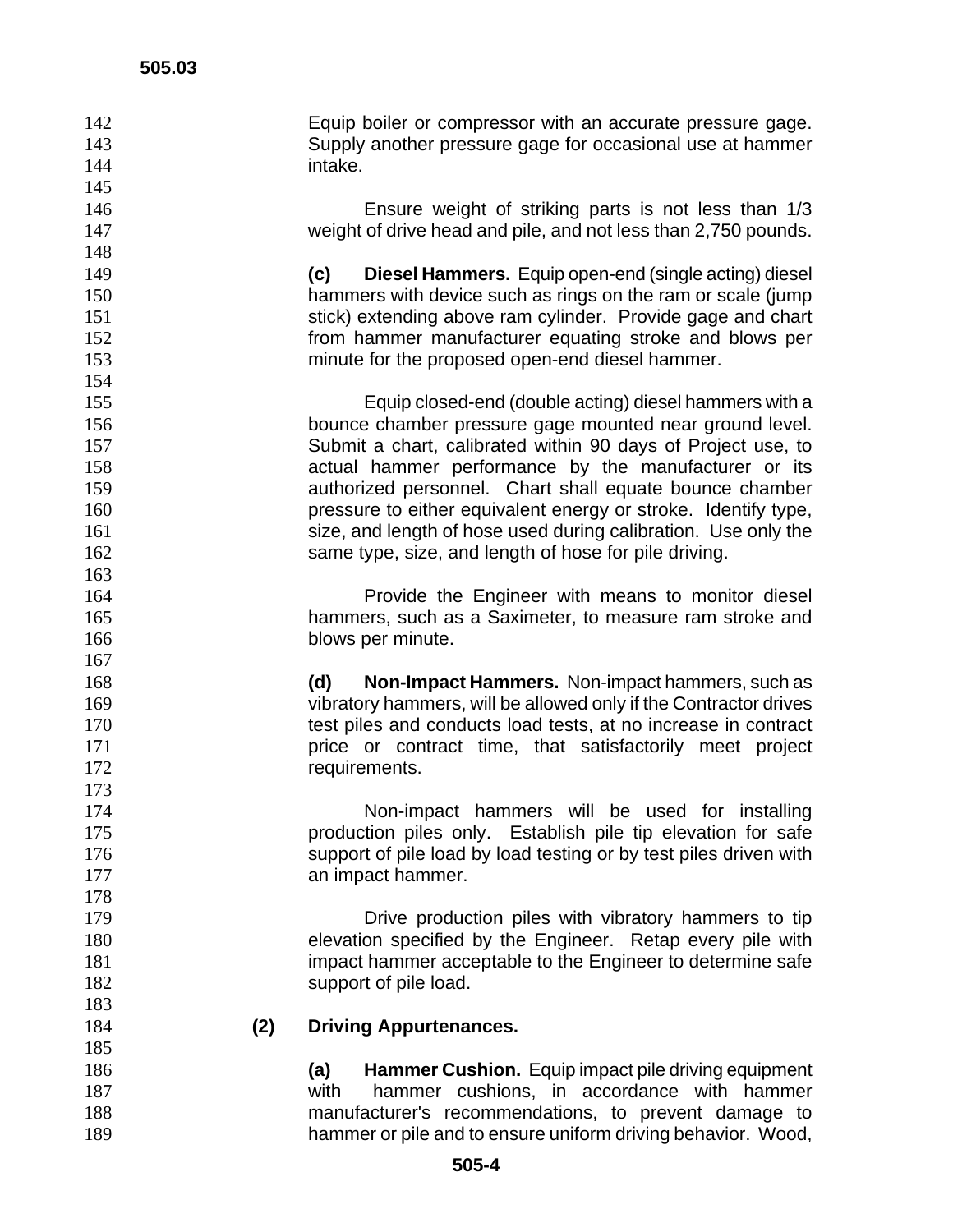wire rope, or asbestos materials will not be allowed for use as hammer cushions. Place a striker plate, as recommended by hammer manufacturer, on hammer cushion. Inspect hammer cushion in the presence of the Engineer when pile driving begins at each structure, or after every 100 hours of pile driving, whichever is less. Replace hammer cushion when hammer cushion thickness is less than 75 percent of the **original thickness. (b) Pile Drive Head.** Provide impact hammer drive heads 200 to distribute hammer blows to pile heads. Align drive head **axially with the hammer and pile. Guide drive head by leads** 202 that are not free-swinging. Fit drive head around pile head in such a manner as to prevent transfer of torsional forces during driving, while maintaining proper alignment of hammer and pile. For steel and timber piling, cut pile head squarely and provide drive head to hold axis of pile in line with axis of hammer, in accordance with hammer manufacturer's recommendations. Ensure drive head distributes hammer blow 210 throughout pile cross section. For precast non-prestressed concrete and precast prestressed concrete piles, make pile head plane and perpendicular to longitudinal pile axis. Provide steel casings or shells for cast-in-place piles, with driving heads, mandrels, or other devices acceptable to the Engineer, in accordance with the manufacturer's recommendation, such that casings or shells may be driven without damage. **(c) Pile Cushion.** Use pile cushions consisting of laminated wood not less than 4 inches thick. Replace pile cushion before damage to the piles occurs, and when cushion has compressed more than 1/2 the original 227 thickness, or is smoking or burning. Ensure cushion does not **restrain pile head from rotating in the helmet.** Make pile cushion dimensions match cross-sectional area of pile top, such that hammer blow is distributed throughout pile cross-231 section. **(d) Leads.** Use fixed or semi-fixed pile driver leads to support piles in line and position. Construct leads to allow freedom of movement of the hammer while maintaining axial alignment of hammer and pile. Hold leads in position by guys and rigid braces. Do not permit driven pile section to extend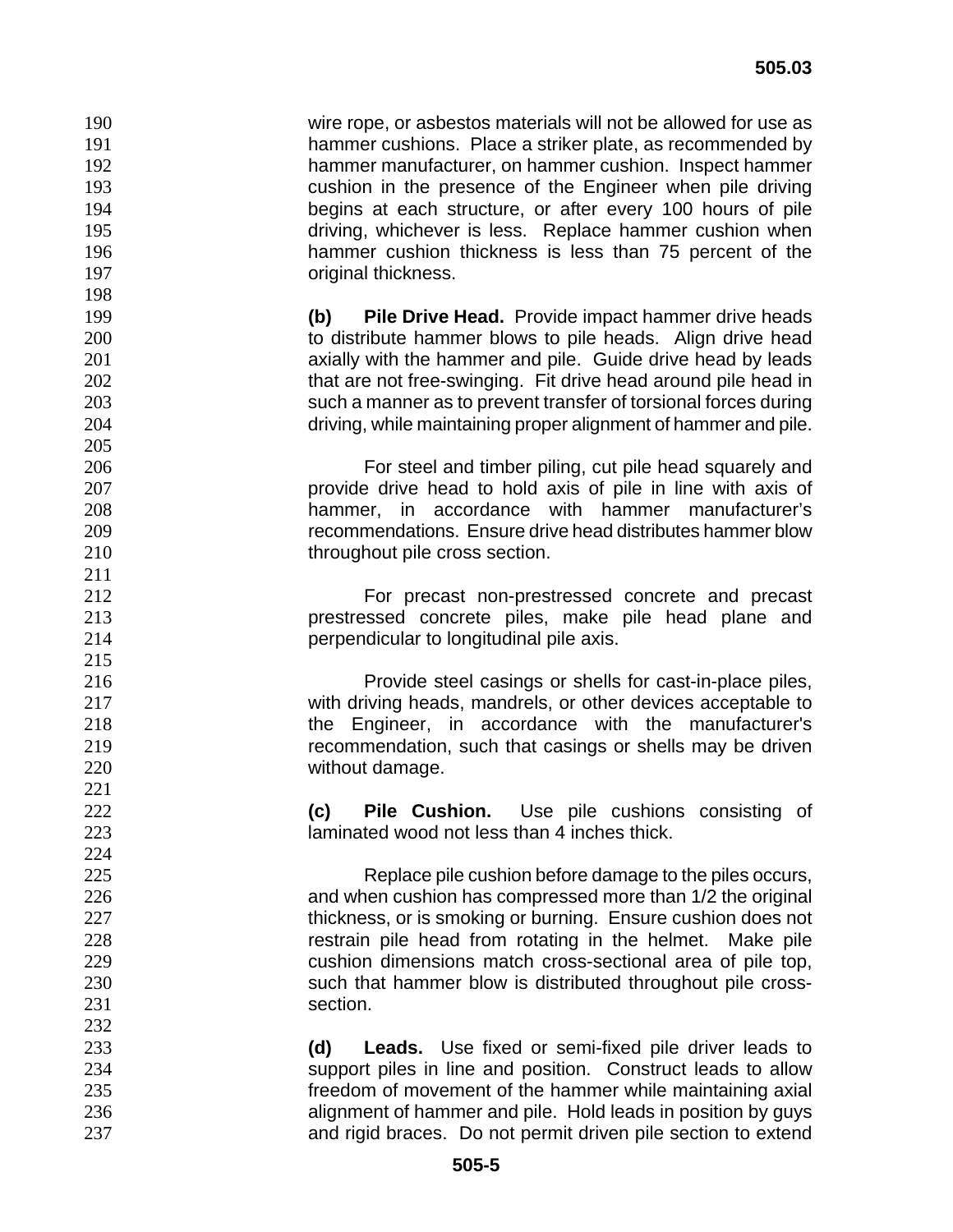above leads. Embed leads in the ground or constrain pile in structural frame, such as a template, to maintain alignment. Furnish leads of sufficient length to ensure that use of a follower is not necessary. When driving battered piles, use **inclined leads that permit proper pile alignments.** 

Rig semi-fixed leads to maintain hammer travel in line with pile axis. Provide support to drive pile within specified accuracy tolerance. Fit semi-fixed leads with pile gate at bottom of leads. For batter piles, install horizontal brace between crane and leads.

**(e) Templates.** Provide fixed template to maintain pile in proper position and alignment during driving with semi-fixed leads. For piles on land, locate template within 5 feet of cut-off or within 5 feet of ground line, whichever is less. For piles in water, locate template within 5 feet of cut-off or within 5 feet of the waterline, whichever is less. Templates attached to a barge (floating templates) will not be allowed. Where practicable, place template so that pile can be driven to cut-off elevation before template is removed.

When driving piles with a follower using floating equipment, provide double template or other equipment acceptable to the Engineer, to maintain alignment of hammer, follower, and pile. Use double template consisting of a pile template, within 5 feet of cut-off elevation, and a second upper support above the water surface for the leads. Ensure that **individual pile positions of the second upper template are** adjustable in size, to serve as a guide for both pile and follower. Ensure that templates do not restrict vertical movement of the pile.

**(f) Additional Equipment.** If required penetration is not achieved, provide a heavier hammer or other methods acceptable to the Engineer at no increase in contract price or contract time.

**(3) Acceptance of Pile Driving Equipment.** Furnish pile driving equipment subject to acceptance by the Engineer. Acceptance of pile driving equipment includes dynamic analysis of pile driving equipment using the wave equation. When specified in the contract documents or ordered by the Engineer, the Contractor shall conduct dynamic testing of driving system using dynamic analyzer.

Do not transport driving equipment until the Engineer has accepted wave equation analysis of pile driving equipment.

 **505-6**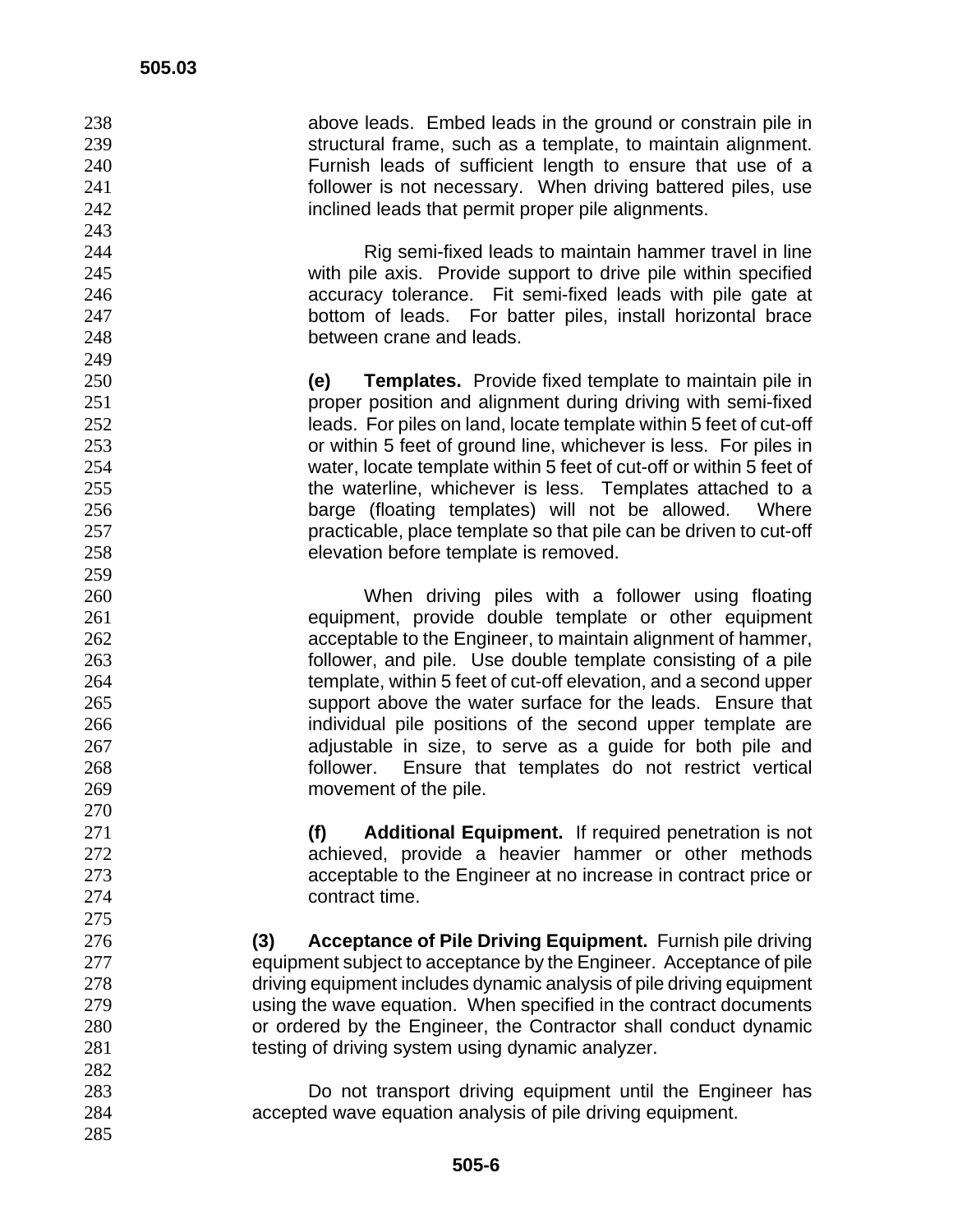Submit wave equation analysis of proposed pile driving equipment at least 25 working days before pile driving. Conduct analysis as specified in requirements of Subsection 505.03(J)(2)(b) - Dynamic Analysis. A Hawaii Licensed Civil Engineer, specializing in Geotechnical Engineering, shall stamp analysis. If necessary, the Licensed Engineer shall provide record of experience in Geotechnical Engineering. Include the following in proposed equipment analysis submittal: **(a)** Pile Driving Equipment Information as listed on the "PILE AND DRIVING EQUIPMENT DATA FORM". The Engineer will include form in the contract documents or supply upon request. **(b)** Complete computer printout of the analysis. **(c)** Graph showing driving resistance in blows per foot versus pile bearing capacity. Show on graph the range of energy levels, such as stroke and bounce chamber pressure, at which hammer will be operated for various soil conditions anticipated. **(d)** Graph showing driving resistance in blows per foot versus maximum driving stresses (both tension and compression) in kips per square inch. Show on graph the range of energy levels, such as stroke and bounce chamber pressure, at which the Contractor shall operate hammer for various soil conditions anticipated. **(e)** For variable energy hammers, chart of various capacities showing driving resistance in blows per foot versus hammer energy level. Measure energy as appropriate for hammer. Capacities shall be equal to 50 percent and 100 percent of the pile bearing capacities shown on plans. Use the following efficiencies for hammer types shown in the wave equation analysis: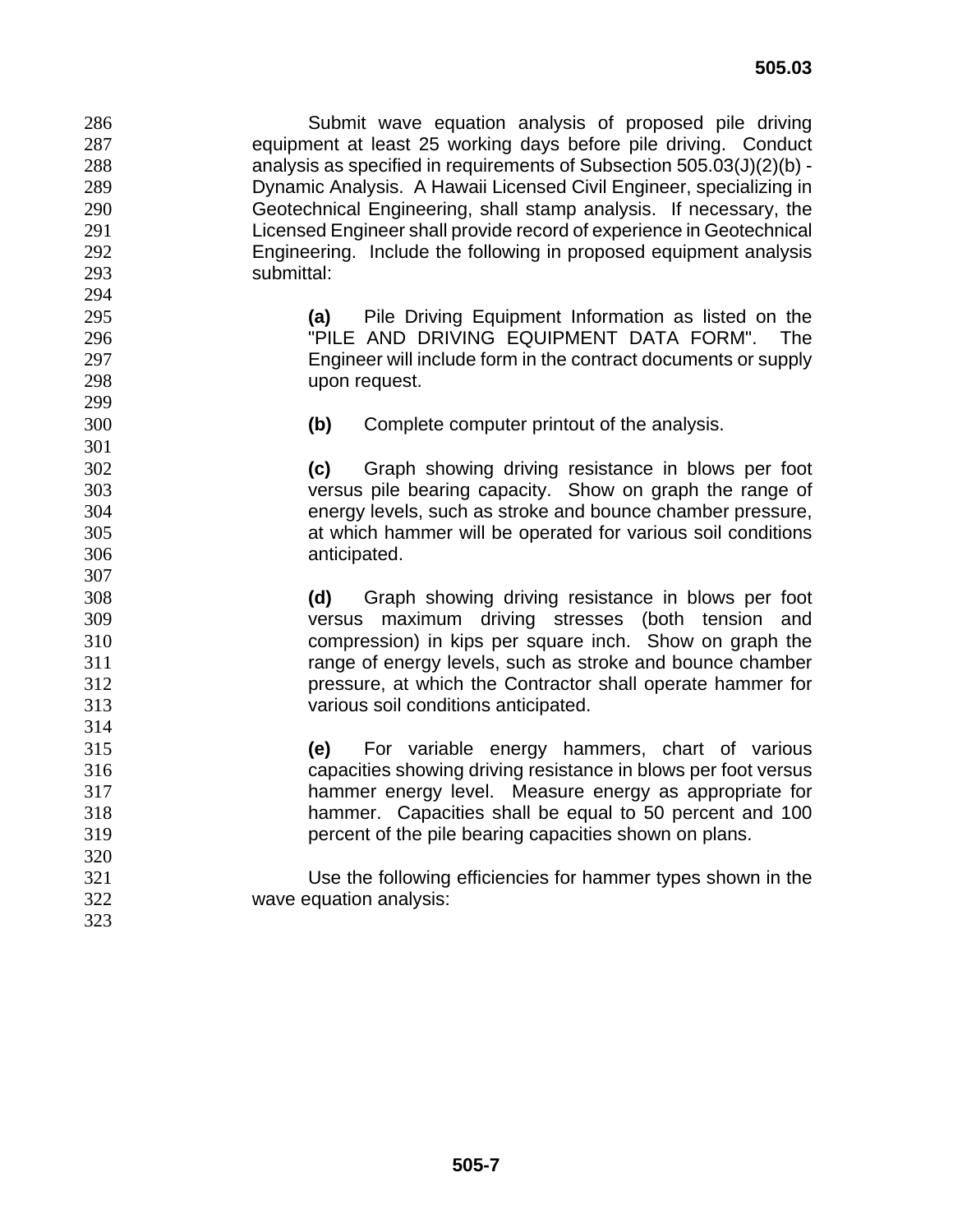| <b>TABLE 505.03-1 - HAMMER EFFICIENCY</b> |                                |  |
|-------------------------------------------|--------------------------------|--|
| Hammer Type                               | <b>Efficiency</b><br>(percent) |  |
| Single Acting Air/Steam                   | 67                             |  |
| Double Acting Air/Steam                   | 50                             |  |
| Diesel                                    | 80                             |  |

| TABLE 505.03-2 - MAXIMUM ALLOWABLE PILE DRIVING<br><b>STRESS</b>                        |                                                         |  |  |
|-----------------------------------------------------------------------------------------|---------------------------------------------------------|--|--|
| <b>Pile Type</b>                                                                        | <b>Maximum Allowable</b><br><b>Driving Stress</b>       |  |  |
| <b>Reinforced Concrete Pile</b><br>(a) Tensile Stress<br>(b) Compressive Stress         | $\mathbf{\Omega}$<br>$(0.6)(F_C)$                       |  |  |
| <b>Prestressed Concrete Pile</b><br>(a) Tensile Stress<br>(b) Compressive Stress [KW33] | $0.25\sqrt{F_c} + F_{\text{ep}}$<br>[(0.85)(F'C)] – Fep |  |  |
| <b>Steel Pile</b>                                                                       | $(0.9)(F_Y)$                                            |  |  |
| <b>Timber Pile</b>                                                                      | $(3.0)(F_S)$                                            |  |  |
| Where:                                                                                  |                                                         |  |  |
| $F_c$ = 28-Day Design Compressive Strength of Concrete                                  |                                                         |  |  |
| $F_{ep}$ = Effective Prestress Value of the Strands                                     |                                                         |  |  |
| $F_Y$ = Yield Point of the Steel Material                                               |                                                         |  |  |
| $F_s$ = Allowable Design Stress of the Timber Pile                                      |                                                         |  |  |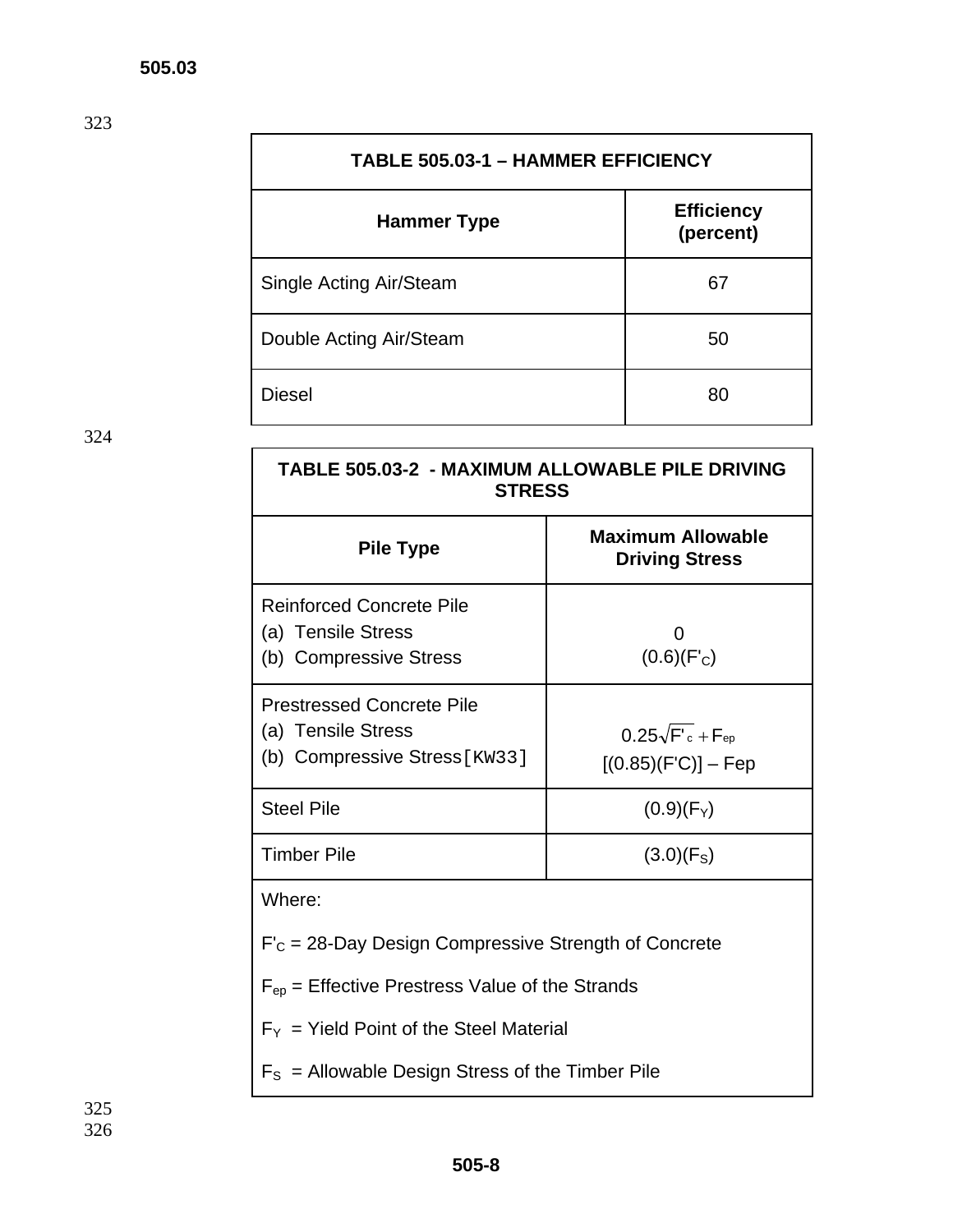The Engineer will use above criteria in evaluating wave equation results and will notify the Contractor of the results within 15 working days of receiving required information listed in Subsection 505.03(D)(3) – Acceptance of Pile Driving Equipment. If analysis shows that pile damage will occur, or that equipment is unable to drive pile to pile bearing capacity shown in the contract documents, the Contractor shall resubmit new analysis modifying proposed methods, equipment, or driving system, at no increase in contract price or contract time. The Contractor shall continue to resubmit until subsequent analysis indicates that piles can be driven to desired pile bearing capacities and pile tip elevations without damage. Show modifications, adjustments, and controls necessary to ensure that driving system will not induce excessive stresses. List changes in the "PILE AND DRIVING EQUIPMENT DATA FORM". The Engineer will notify the Contractor of acceptance or rejection of revised driving system analysis within 10 working days of receipt of revised analysis. Acceptance of proposed method does not relieve the Contractor of the responsibility to provide an installed pile, free of defects, to the required pile tip elevation and bearing capacity. 

The Contractor shall conduct dynamic load testing using dynamic analyzer only when specified in the contract documents or when deemed necessary by the Engineer. Conduct dynamic load testing as specified in Subsection 505.03(G)(4) - Dynamic Load Test. Conduct dynamic testing only after wave equation analysis confirms that system has met stress requirements as specified in TABLE 505.03-2 – Maximum Allowable Pile Driving Stress. When dynamic testing is performed, the Engineer will give preference to results using dynamic analyzer over results using the wave equation. If necessary, modify driving system to maintain stresses below specified limits at no increase in contract price or contract time.

The Engineer will allow changes to the driving system only after resubmission and acceptance of information required in this Subsection.

**(4) Alternative Criteria for Pile Driving Equipment Acceptance.** The Contractor shall submit alternative criteria for pile driving equipment acceptance only when the contract documents state that wave equation analysis is not to be used or when the Engineer waives the wave equation analysis method in writing. The Contractor shall include requirements of Table 505.03-3 – Minimum Pile Hammer Requirements in submitted alternative criteria. Do not transport driving equipment to project site until the Engineer accepts equipment.

Submit pile driving equipment information as listed on the "PILE AND DRIVING EQUIPMENT DATA FORM" at least 25 working days before driving piles. Meet minimum pile hammer requirements in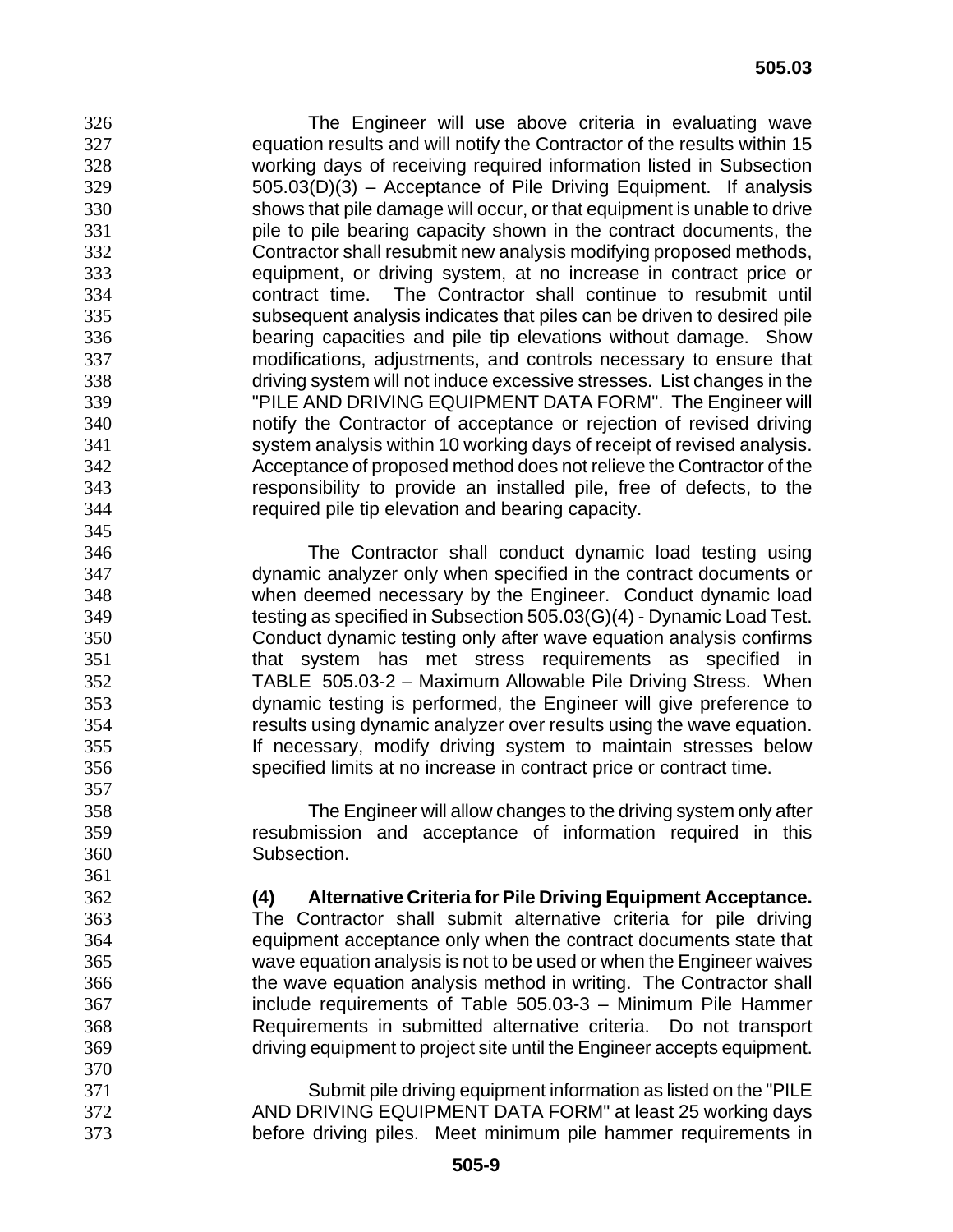| 374 | Table 505.03-3 - Minimum Pile Hammer Requirements.                  |
|-----|---------------------------------------------------------------------|
| 375 |                                                                     |
| 376 | If the Engineer determines that hammer is unable to transfer        |
| 377 | sufficient energy to the pile, remove hammer from service until     |
| 378 | repaired or replace with equipment acceptable to the Engineer. The  |
| 379 | Engineer will permit variations in driving system only with written |
| 380 | acceptance. The Engineer will consider changes in driving system    |
| 381 | only after a new "PILE AND DRIVING EQUIPMENT DATA FORM"             |
| 382 | has been submitted. The Engineer will notify the Contractor of      |
| 383 | acceptance or rejection of proposed change in driving equipment     |
| 384 | within 10 working days of receipt of the data form.                 |
| 385 |                                                                     |

### **TABLE 505.03-3 - MINIMUM PILE HAMMER REQUIREMENTS**

| <b>Pile Bearing</b><br><b>Capacity</b><br>(Ultimate) (Kips) | <b>Minimum Manufacturer's Rated</b><br><b>Hammer Energy (Foot-Pounds)</b> |
|-------------------------------------------------------------|---------------------------------------------------------------------------|
| 180 and Less                                                | 9,000                                                                     |
| 181 to 300                                                  | 15,000                                                                    |
| 301 to 420                                                  | 20,000                                                                    |
| 421 to 540                                                  | 24,000                                                                    |
| 541 to 600                                                  | 26,000                                                                    |
| 601 and Over                                                | <b>Wave Equation Required</b>                                             |

## **(E) Pile Driving Aids.**

**(1) Followers.** Followers will be allowed if acceptable to the Engineer as part of the Contractor's driving system or when specified in the contract documents.

Account for follower use in wave equation analysis and dynamic testing at no additional increase in contract price or contract time.

When followers are used, drive first pile in each pier bent and every tenth pile thereafter as indicator piles, driven full length and without follower. Hold and maintain follower and pile in proper alignment during driving. Provide follower that will permit piles to be driven to required pile tip elevation determined by driving full-length indicator piles. Verify final position and alignment of first two piles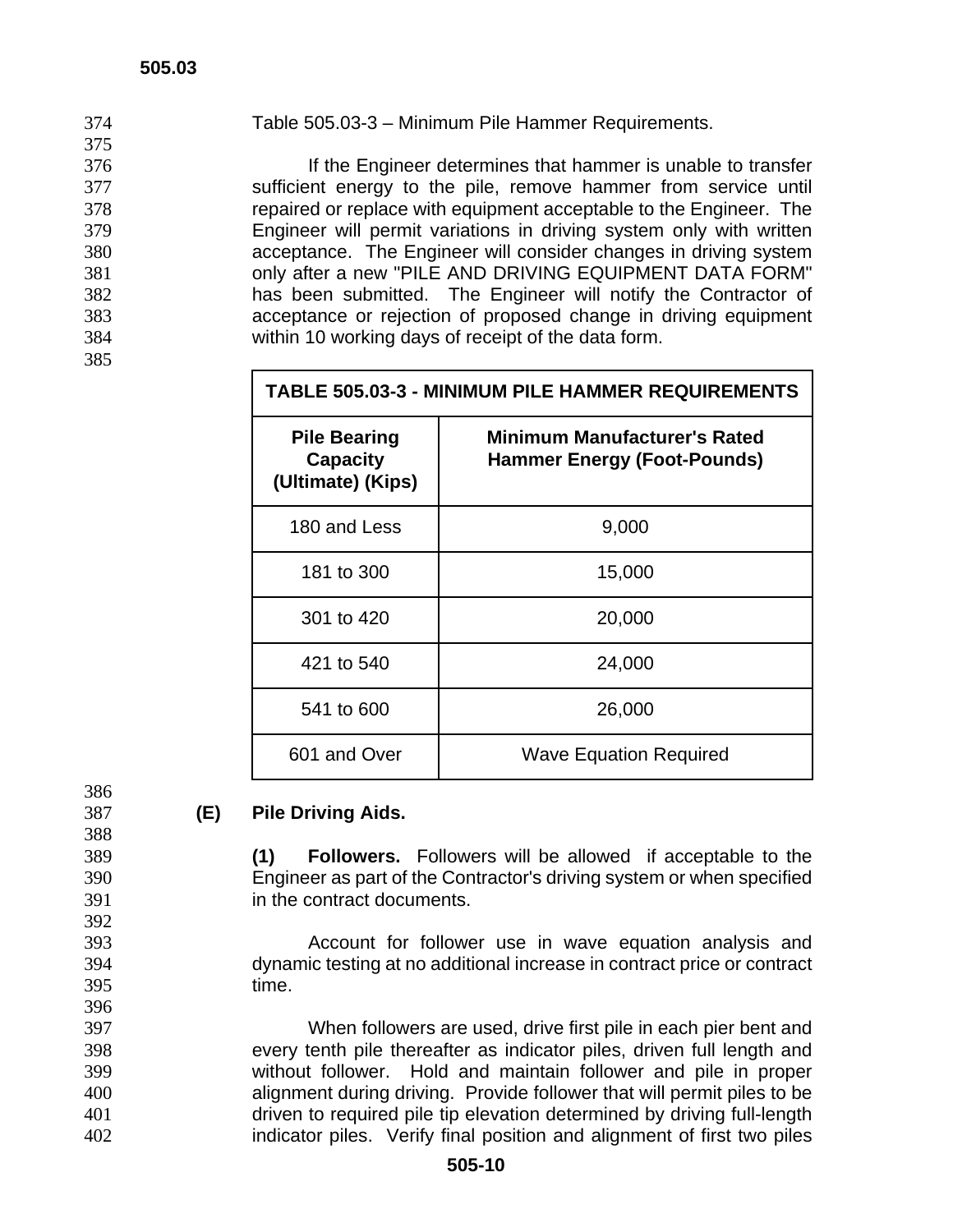installed with followers as specified in Subsection 505.03(H)(5) - Accuracy of Driving. Do not install additional piles until verification is made for each substructure unit. Submit pile location data for each substructure unit.

**(2) Water Jets.** Jetting will be allowed only if acceptable to the Engineer as part of the Contractor's driving system, or when specified in the contract documents.

Determine number of jets and volume and pressure of water at **interpretencessary to erode material next to the pile without affecting** lateral stability of the final in-place pile. Cease jetting when project site, stability of embankment, and improvements are endangered by jetting operation. Restore damage to project site and improvements at no increase in contract price or contract time. Acceptance of proposed method does not relieve the Contractor of the responsibility to install piles free of defects to the required pile tip elevation and bearing capacity.

Ensure jetting plant has sufficient capacity to deliver consistent pressure equivalent to at least 100 pounds per square inch at two 3/4- inch jet nozzles. Stop jetting and remove pipes when pile tip is a minimum of 5 feet above prescribed tip elevation. Drive pile to required pile bearing capacity with impact hammer. Control, treat if necessary, and dispose of jet water.

**(3) Drilling.** Drill in locations where piles will be driven through embankments that are more than 5 feet deep or when required in the contract documents.

Make hole diameter equal to pile diameter plus 6 inches.

Unless otherwise specified, use auger or wet-rotary drill . Use same drilling method for test piles and production piles. Construct drilled holes such that finished holes will allow piles to stand accurately in positions shown in the contract documents.

Drill in a manner that will not impair carrying capacity of piles already in place or safety of existing adjacent structures.

If the Engineer concludes that drilling has disturbed load bearing capacities of previously installed piles, restore those piles to conditions conforming to the contract documents. Redrive or perform other remedial measures acceptable to the Engineer, at no increase in contract price or contract time. Begin remedial measures after completing drilling operations in the area.

Drive piles in holes drilled through embankments. After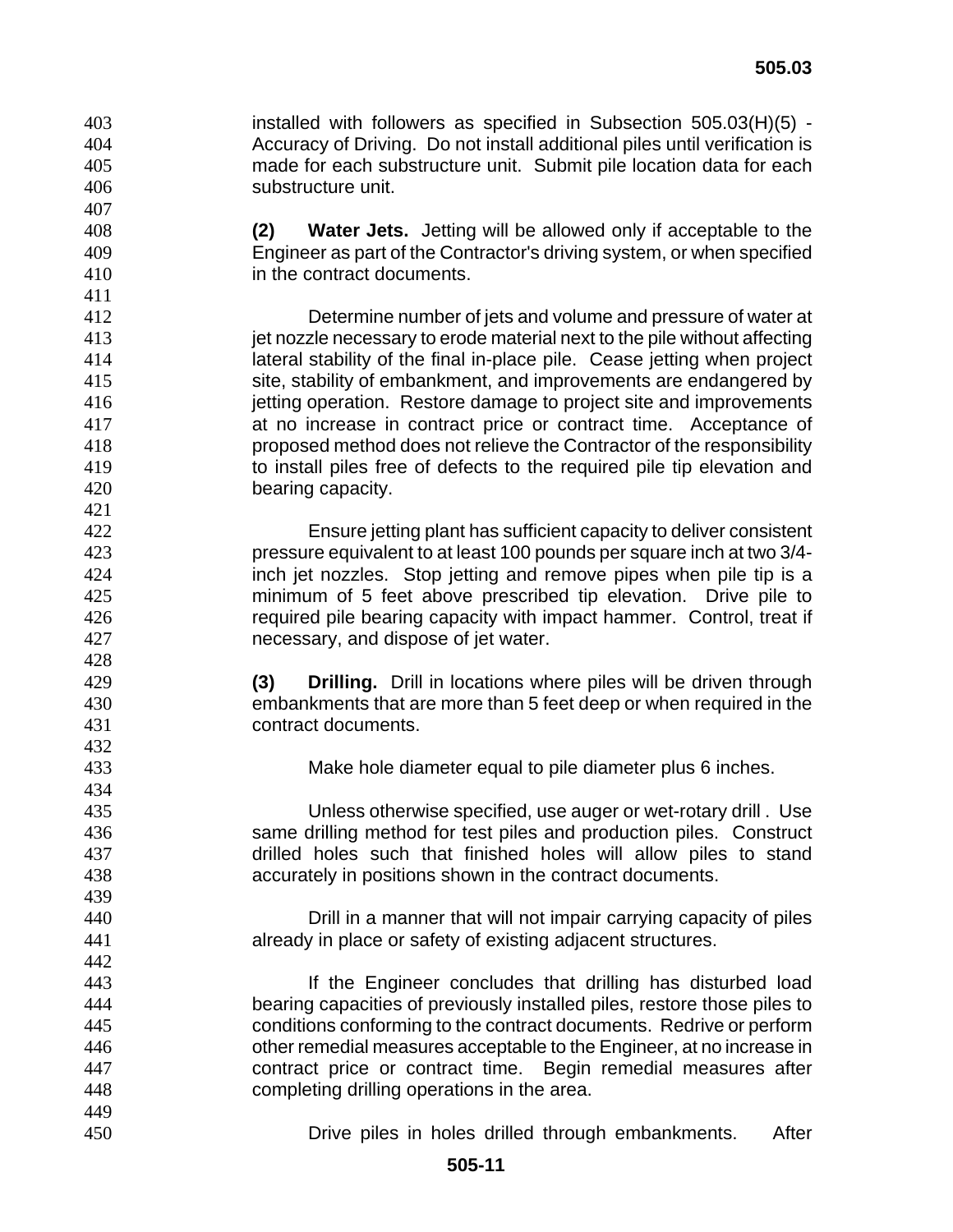driving pile, fill space around pile to the ground surface with dry, calcareous sand. Sand shall have a minimum sand equivalent (SE) value of 70 or coarse aggregate conforming to AASHTO M 43 size number 8. Dispose of material resulting from drilling holes. 

Drill holes through natural ground only when required in the contract documents. For piles driven through natural ground, make drilled holes sufficiently large to allow penetration of piles to specified depth, but not larger than diameter or diagonal of pile cross-section. If subsurface obstructions are encountered, such as boulders or rock layers, hole diameter may be increased to the least dimension adequate for pile installation.

Except for piles specified in the contract documents as end-bearing, stop drilling at least 5 feet above pile tip elevation, or as ordered by the Engineer. Drive pile with impact hammer to specified blow count. For end-bearing piles on rock or hardpan, drill to surface of rock or hardpan. Tap planted piles with impact hammer. Do not use spud (short, strong, driven member that is removed) to make hole for inserting pile.

# **(F) Preparation for Driving.**

**(1) Excavation.** Do not drill holes for piles or drive piles until after foundation excavation has been completed and accepted in writing by the Engineer. Remove materials forced up between piles to the correct elevation, at no increase in contract price or contract time, before placing foundation concrete.

**(2) Concrete Pile Splices.** Piles shown on plans are full-length piles. Piles longer than 100 feet may be spliced not more than once, to suit the Contractor's operation, provided piles are mechanically spliced. Design strengths of splice shall be no less than strengths of unspliced pile in tension, compression, bending, and torsion. Use metal with minimum corrosion life of 100 years. Provide splices at no additional increase in contract price or contract time.

**(3) Pile Shoes.** When specified in the contract documents, provide and install pile shoes of the type and dimensions indicated. Prefabricate shoes for steel piles from cast steel conforming to AASHTO M 103M.

- **(4) Collars.** Provide collar bands to protect timber piles against splitting and brooming, where necessary.
- **(5) Compressive Strength of Concrete Piles.** Do not drive prestressed concrete piles until concrete has reached the minimum compressive strength , as determined by test cylinders, and not earlier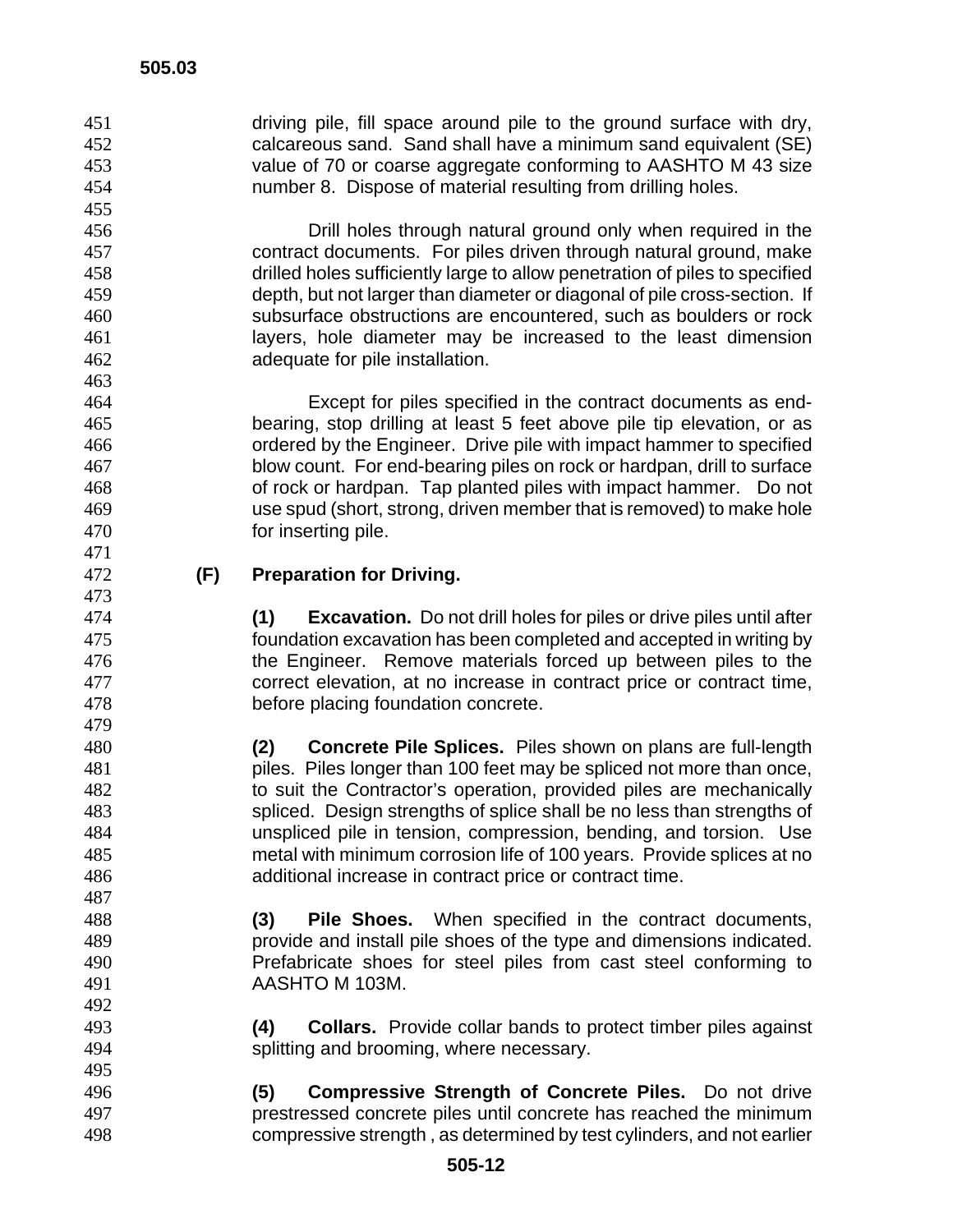| 499 |     | than 7 days after casting.                                                 |
|-----|-----|----------------------------------------------------------------------------|
| 500 |     |                                                                            |
| 501 |     | Do not drive precast non-prestressed concrete piles until the              |
| 502 |     | conditions specified in Subsection 505.03(B) - Reinforced Precast          |
| 503 |     | Non-Prestressed Concrete Piles have been met.                              |
| 504 |     |                                                                            |
| 505 | (G) | Pile Test Program.                                                         |
| 506 |     |                                                                            |
| 507 |     | <b>General.</b> The Contractor shall conduct pile test program that<br>(1) |
| 508 |     | includes driving test piles successfully and performing static and         |
| 509 |     | dynamic pile load tests, when required.                                    |
| 510 |     |                                                                            |
| 511 |     | Cast test piles full length without splice, and drive without a            |
| 512 |     | follower.                                                                  |
| 513 |     |                                                                            |
| 514 |     | Make length of test piles used as indicator piles and test piles           |
| 515 |     | used for dynamic load test only, 15 feet longer than length from           |
| 516 |     | estimated pile tip elevation to cut-off elevation shown in the contract    |
| 517 |     | documents.                                                                 |
| 518 |     |                                                                            |
| 519 |     | Make length of test pile used to perform static load test 15 feet          |
| 520 |     | longer than length from estimated pile tip elevation to the level ground   |
| 521 |     | surface on which base of cribbing rests, or level platform over water      |
| 522 |     | from which load test is to be done.                                        |
|     |     |                                                                            |
| 523 |     |                                                                            |
| 524 |     | Furnish, drive, or place test piles of the number, length, and             |
| 525 |     | type specified. Remove test piles that are not part of the completed       |
| 526 |     | structure to at least two feet below ground surface or finish grade,       |
| 527 |     | Incorporate test piles that are part of the<br>whichever is lower.         |
| 528 |     | completed structure into the structure in accordance with                  |
| 529 |     | requirements for production piles of the same type.                        |
| 530 |     |                                                                            |
| 531 |     | Do not order production piles until the Engineer analyzes                  |
| 532 |     | driving and load tests and provides written pile order list.<br>The        |
| 533 |     | Engineer will provide pile order list within 7 working days after          |
| 534 |     | specified pile testing has been completed.                                 |
| 535 |     |                                                                            |
| 536 |     | <b>Driving Test Piles.</b> Drive test piles with impact hammer. Use<br>(2) |
| 537 |     | driving equipment conforming to the contract documents, and identical      |
| 538 |     | to equipment proposed for use on production piles. Before driving test     |
| 539 |     | pile, excavate ground at each test pile location to footing bottom         |
| 540 |     | elevation.                                                                 |
| 541 |     |                                                                            |
| 542 |     | Drive test piles at locations shown in the contract documents              |
| 543 |     | and to depths ordered by the Engineer, unless new location is              |
| 544 |     | requested in writing by the Contractor and approved by the Engineer.       |
| 545 |     | Drive test piles to refusal criteria determined by the Engineer at         |
| 546 |     | estimated pile tip elevation. Base refusal criteria at estimated pile tip  |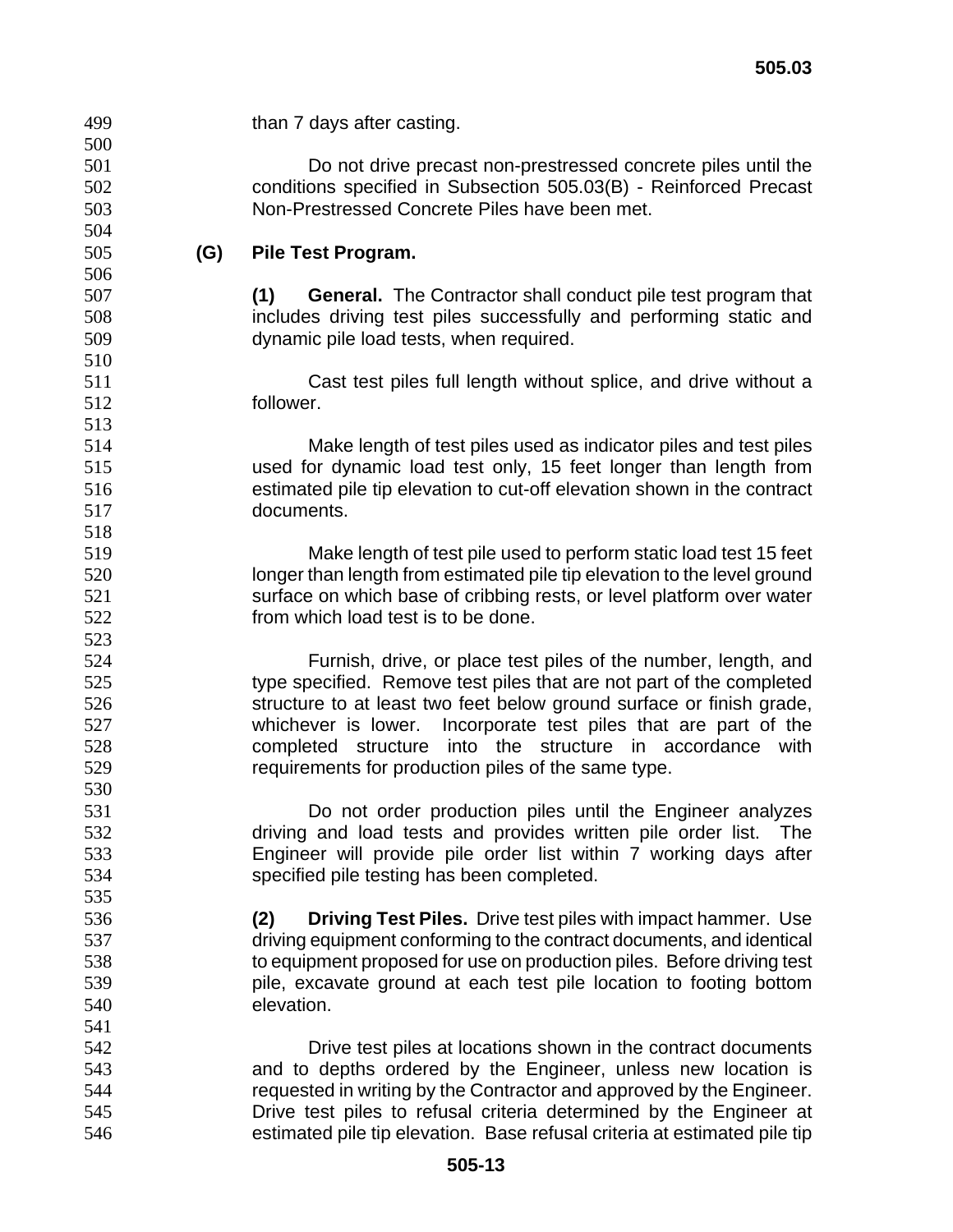elevation on the following: Subsection 505.03(G)(4) - Dynamic Load Test for static and dynamic load test piles; and Subsection 505.03(J)(2)(b) - Dynamic Analysis for indicator piles. The Engineer will require test piles that do not attain specified hammer blow count at the plan tip elevation to set up for at least 72 hours or less before redriving. A cold hammer will not be allowed for redriving. Warm up hammer before driving begins by applying at least 20 blows of continuous hammer strikes to a suitable object that is not part of the structure. If specified hammer blow count cannot be attained on redriving, the Engineer may order a portion or all remaining test pile length to be driven and the set up and redrive procedure repeated. If hammer blow count cannot be attained and test piles are driven to a depth 10 feet below estimated tip elevation, splice and redrive test piles until required bearing is attained. **(3) Static Load Tests.** Apply test load placed upon suitable platform supported by pile equipped with apparatus for accurately measuring test load and pile settlement under each load increment. When specified in the contract documents, the Contractor shall perform dynamic load testing as specified in Subsection 505.03(G)(4) - Dynamic Load Test, of test piles that will be statically load tested. Perform static load test in accordance with ASTM D 1143. Supply testing and measuring equipment for load test. Conduct testing and supply measuring equipment in accordance with ASTM D 1143, except that loading system shall be capable of supporting load equal to 150 percent of pile bearing capacity (ultimate). Submit detailed plans and design calculations of proposed loading apparatus prepared and stamped by a Hawaii Licensed Structural Engineer. Include soils support values provided by a Hawaii Licensed Civil Engineer experienced in Geotechnical Engineering. Design and construct loading system to allow various increments of the load to be placed gradually, without causing vibration to the test pile. Design cribbing or foundation support to prevent excessive settlement of the load test. Include in submittal the method of establishing reference beam and dial support system. Allow the State at least 3 weeks to review each submittal or resubmittal for acceptance. Pile bearing capacity (ultimate) is defined as the load that produces a settlement at pile head failure, when tested under axial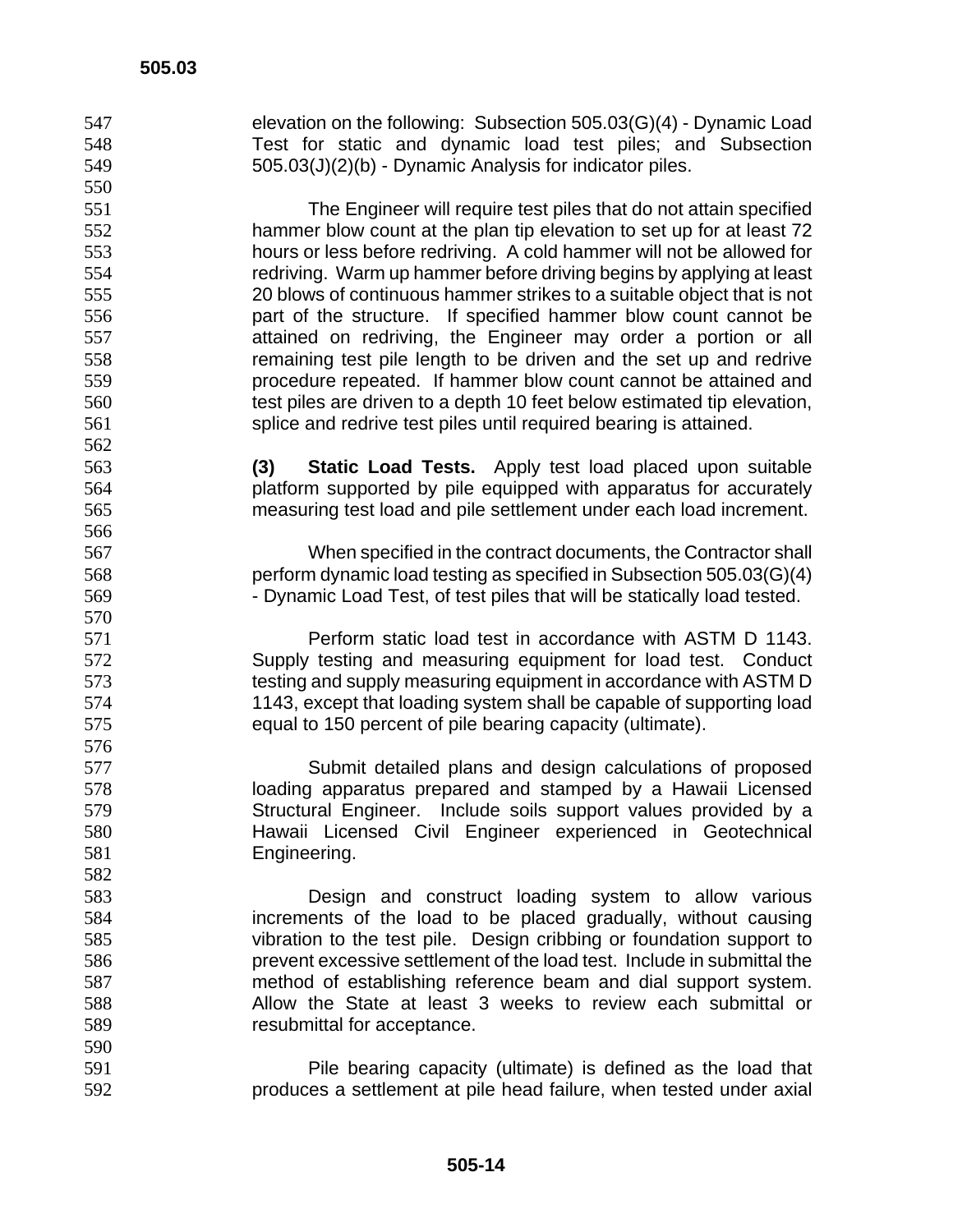compressive load for piles 24 inches or less in diameter or width, equal to: 

|     | TABLE 503.03-4 - PILE BEARING CAPACITY (ULTIMATE)                                                                                            |
|-----|----------------------------------------------------------------------------------------------------------------------------------------------|
|     | $SF = S + (0.15 + 0.008D)$                                                                                                                   |
|     | Where:                                                                                                                                       |
|     | $SF = Settlement$ at failure in inches<br>$D =$ Pile diameter or width in inches<br>$S =$ Elastic deformation of total pile length in inches |
| 596 |                                                                                                                                              |
| 597 | Measure top elevation of test pile immediately after driving and                                                                             |
| 598 | again just before load testing to check for heave. Redrive or jack piles                                                                     |
| 599 | that heave more than 1/4 inch, to original elevation before testing.                                                                         |
| 600 |                                                                                                                                              |
| 601 | The Contractor shall estimate pile bearing capacity by dynamic                                                                               |
| 602 | testing using the dynamic analyzer. The Contractor shall use                                                                                 |
| 603 | alternative method of estimating pile bearing capacity by the wave                                                                           |
| 604 | equation, only when specified in the contract documents.                                                                                     |
| 605 |                                                                                                                                              |
| 606 | After load test has been completed, the Engineer may revise                                                                                  |
| 607 | pile tip elevations to conform to pile bearing capacity requirements.                                                                        |
| 608 | The Engineer will indicate revised pile tip elevations, if required, in                                                                      |
| 609 | writing as specified in Subsection 505.03(A)(2) - Order List for Piling.                                                                     |
| 610 |                                                                                                                                              |
| 611 | If load test piles are too long after driving, cut excess portion as                                                                         |
| 612 | ordered by the Engineer.                                                                                                                     |
| 613 |                                                                                                                                              |
| 614 | Allow one week after driving piles before placing loads on piles.                                                                            |
| 615 | Conduct pile load test within 7 working days. The 7 working days                                                                             |
| 616 | shall begin the next working day following a satisfactory inspection of                                                                      |
| 617 | the pile test set-up.                                                                                                                        |
| 618 |                                                                                                                                              |
| 619 | <b>Dynamic Load Test.</b> When specified in the contract<br>(4)                                                                              |
| 620 | documents, and while driving piles designated as dynamic load test                                                                           |
| 621 | piles, the Contractor shall conduct dynamic load testing and supply                                                                          |
| 622 | instruments, equipment, and measurement devices conforming to                                                                                |
| 623 | <b>ASTM D 4945.</b>                                                                                                                          |
| 624 |                                                                                                                                              |
| 625 | Furnish shelter to protect dynamic test equipment from the                                                                                   |
| 626 | elements, with minimum floor size of 8 feet by 8 feet and minimum                                                                            |
| 627 | roof height of 7 feet. Maintain inside temperature of shelter above 45                                                                       |
| 628 | degrees F. and below 90 degrees F. Locate shelter within 50 feet of                                                                          |
| 629 | test location.                                                                                                                               |
| 630 |                                                                                                                                              |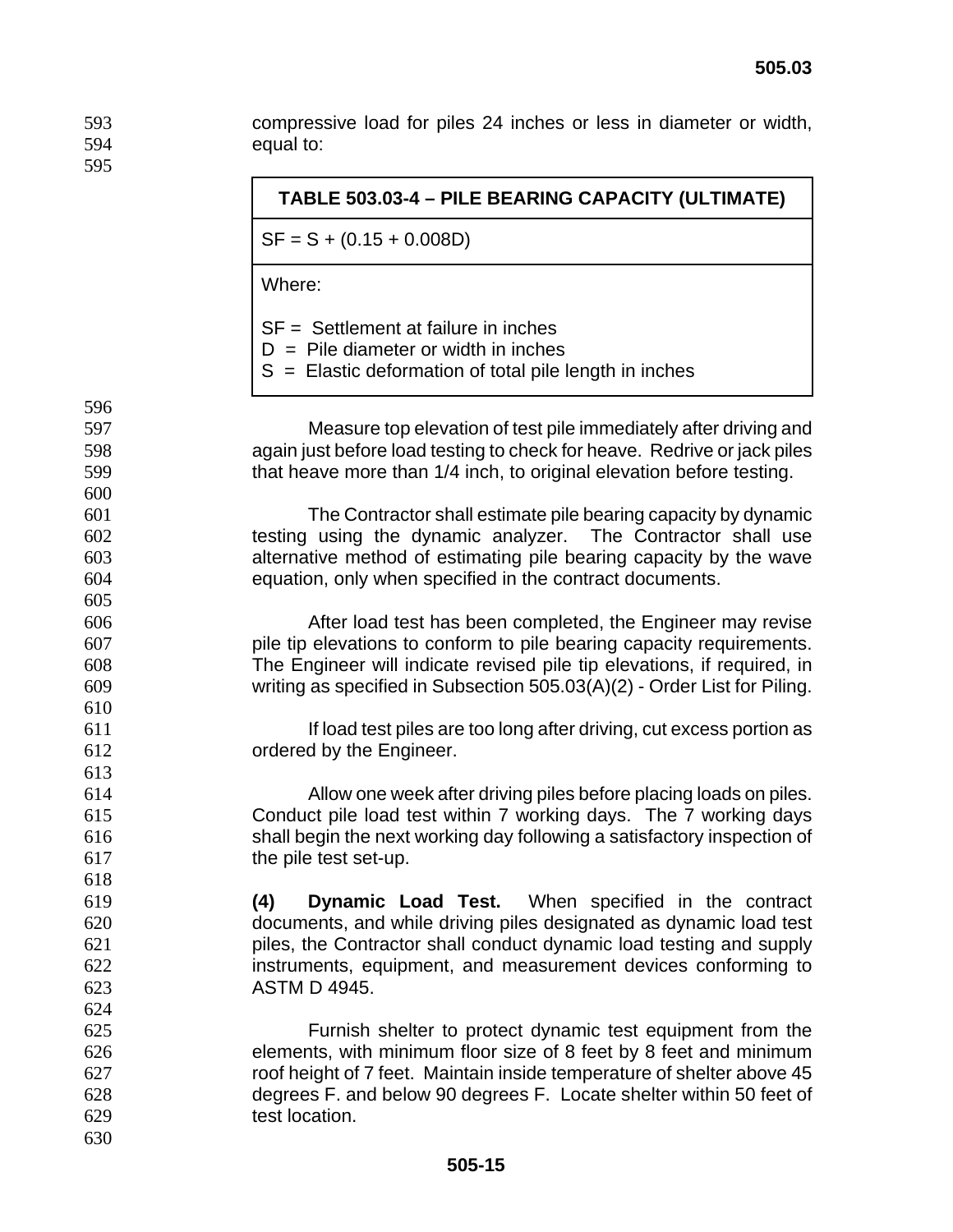- Install anchors with pile in a horizontal position and not in contact with other piles. Support pile by level blocking at pick-up point locations. Do not rest pile directly on the ground.
- Place and secure pile in driving lead only after pile has been prepared satisfactorily. Then drive the pile 5 feet. At this time, from a safety bucket, attach transducers, accelerometers, and terminal box to anchors near pile head.
- After installing attachments, drive pile to depth in accordance with contract documents or as ordered by the Engineer. Monitor pile stresses during driving with dynamic test equipment. If necessary, reduce driving energy transmitted to pile by using additional cushions, or reduce hammer energy output. If dynamic test equipment measurements show non-axial driving, realign driving system immediately.
- When pile head approaches the ground, stop driving to prevent damage to instruments and remove instruments from pile.

Wait at least 72 hours, reattach instruments for dynamic testing, and restrike pile. Ensure maximum restrike penetration is 3 inches or maximum total number of restrike hammer blows is 50 blows, whichever occurs first. After restrike, the Engineer will either provide pile tip elevation or order additional pile penetration and testing.

#### **(H) Driving Piles.**

**(1) General.** Drive production and test piles with impact hammer. Use only a single system. Drive test piles as specified in Subsection 505.03(G)(2) - Driving Test Piles. Use driving aids conforming to Subsection 505.03(E) - Pile Driving Aids.

Drive piles for a given foundation unit with the same hammer, under the same operating conditions, and with the same cushion material used to drive test piles.

- **(2) Installation Sequence.** Place individual piles in pile groups in the order starting from the center of the group and proceeding outwards in both directions or starting at the outside row and proceeding progressively across the group.
- **(3) Pile, Hammer, and Lead Alignment.** Commence pile driving with pile in vertical or batter position shown in the contract documents. Continue driving pile in specified position without inducing bending stresses on pile. If pile can no longer be brought back to specified position without inducing bending below ground and without forcing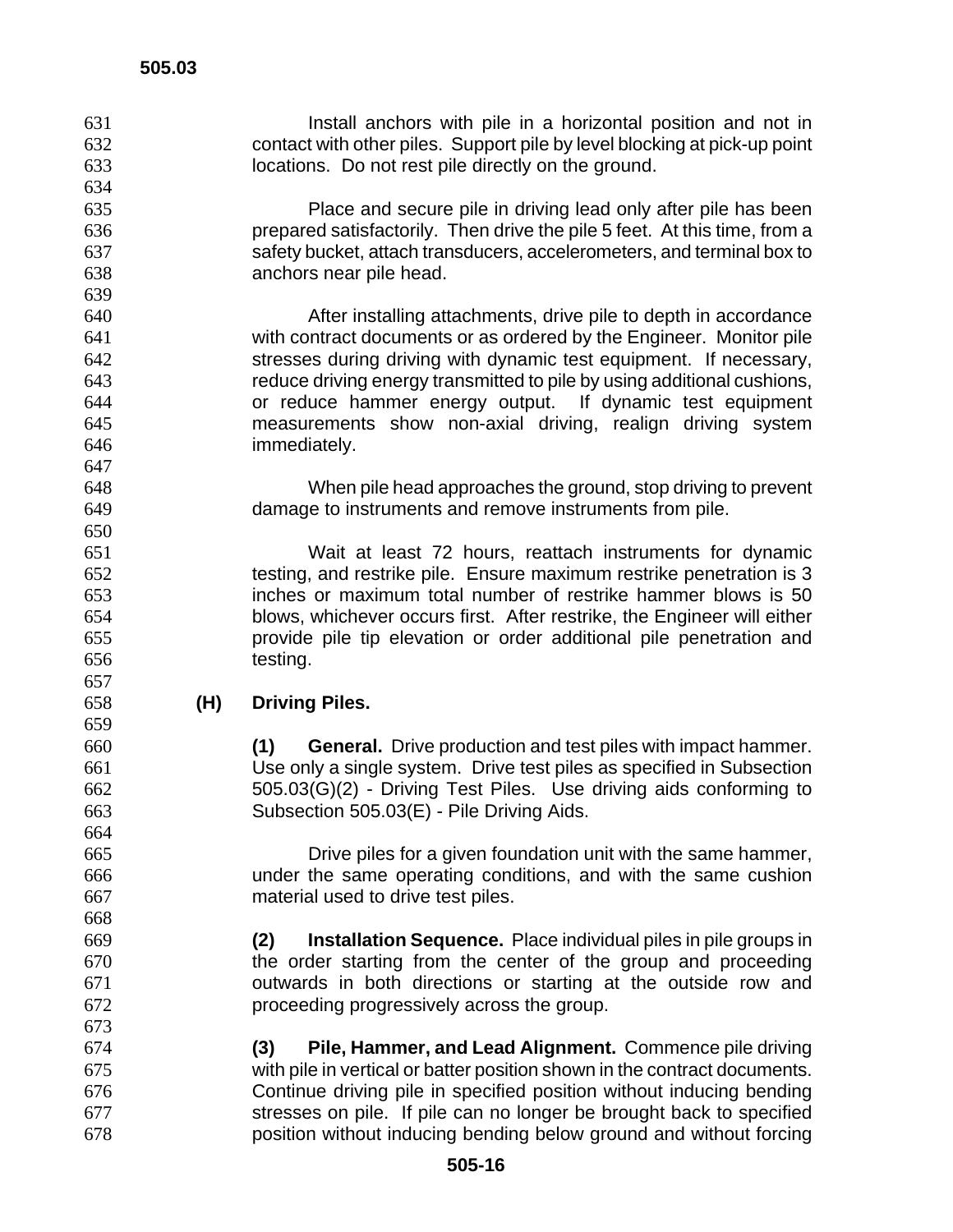pile back to specified position, maintain hammer and leads in alignment with longitudinal axis of the pile.

For vertical piles, the Engineer may require driving to be temporarily stopped so that hammer can be lifted completely off pile head. Release hammer without inducing bending stresses in pile. If necessary, align leads parallel to the natural pile inclination.

**(4) Driving Near Fresh Concrete.** Do not drive piles when fresh concrete is within 150 feet measured horizontally, or vibrations can be felt in the vicinity of the fresh concrete. Fresh concrete is defined as less than 72 hours old or having a compressive strength less than 2000 pounds per square inch.

**(5) Accuracy of Driving.** Pile tops at cut-off elevations shall be within 2 inches of the plan locations for trestle bent caps supported by piles. If as-driven load centroid of pile group at cut-off elevation varies by more than 3 inches from plan location, submit structural analysis signed by Hawaii Licensed Structural Engineer and construct modifications, if necessary, as ordered by the Engineer. No pile shall be nearer than 4 inches from edges of the cap. Increase size of cap to meet this edge distance requirement at no increase in contract **price or contract time.** 

Install piles so that axial alignment of the top 10 feet of pile is within 4 percent of specified alignment. For piles that the Engineer cannot inspect internally after installation, perform alignment check before installing last 5 feet of pile, or after completing installation if exposed portion of pile is not less than 5 feet in length. The Engineer may require driving to be stopped to check pile alignment. Do not push or pull on piles, laterally, to correct misalignment, or splice a properly aligned section on a misaligned section.

If pile location or alignment exceeds specified tolerances, the Engineer will investigate extent of overloading within 10 working days and inform the Contractor of the decision in writing. If the Engineer determines that corrective measures are necessary, the Contractor shall redesign, submit for acceptance, and construct corrective measures at no increase in contract price or contract time.

**(6) Heaved Piles.** Make level readings at start of pile driving operations. Continue making level readings until the Engineer decides that such readings are no longer required. Take level readings immediately after driving pile and again after driving piles within a radius of 15 feet. If pile heaving is observed, take accurate level readings on piles referenced to a fixed datum. Take readings immediately after installation, and periodically, as adjacent piles are driven, to determine pile heave range. Redrive piles that have heaved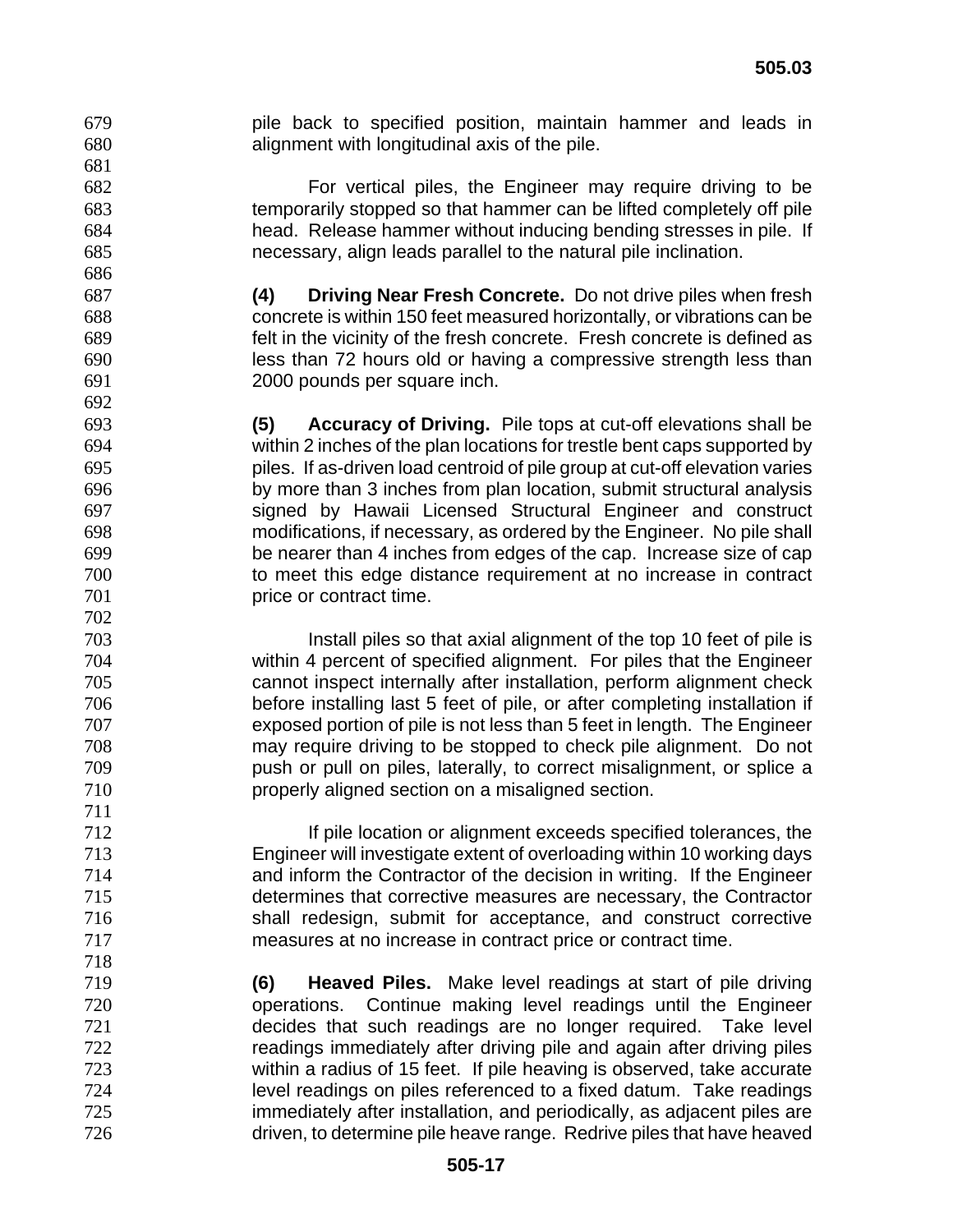more than 0.25 inches, to the required resistance or penetration, at no increase in contract price or contract time. If pile heave is detected for pipe piles filled with concrete, redrive piles to original position after concrete has attained sufficient strength, using hammer-pile cushion system acceptable to the Engineer.

**(7) Retapping.** After piles are driven and before driving equipment is removed from footing, the Engineer will select one pile in the footing for retapping. The Engineer will require pile to set up for at least 72 hours before retapping. Retap with same hammer used to drive piles. Stop retapping pile if penetration rate is less than or equal to initial refusal at the same hammer energy setting. During retapping, ensure not less than 50 blows are delivered or pile moves 3 inches, whichever occurs first.

If retapping penetration rate is greater than initial refusal rate, continue to drive pile until initial refusal rate is attained. The Engineer will select additional piles in the footing for retapping.

**(8) Furnishing As-Driven Pile Locations.** Furnish plan showing locations of as-driven piles of a pile group, including batter and direction of batter. Perform survey of the work under the supervision of the Engineer or the Engineer's representative. Notify the Engineer in advance of when surveying will be performed. Submit copy of survey notes locating piles immediately after survey has been completed. After submitting survey notes, submit plan of as-driven pile locations, drawn to scale.

The Engineer will use that plan to determine if redesign or added pile is necessary. Allow the Engineer 10 working days from date the Engineer receives as-driven pile location plans, to make this determination.

Do not proceed with footing form work before the Engineer accepts pile locations.

**(9) Archive of Foundation Records.** At completion of pile driving for each footing, submit one electronic file in Adobe Acrobat, version 4.0 or higher, containing all pile driving records for the footing. Submit separate and complete electronic file for each pile group. Include in first page of file for each footing, a footing layout showing actual pile locations and identifying each pile. Arrange pile driving reports in order as indexed in footing layout.

Ensure that information in pile driving reports is complete and accurate; piles are properly identified; and information in report is legible and fully readable when converted to Adobe Acrobat format.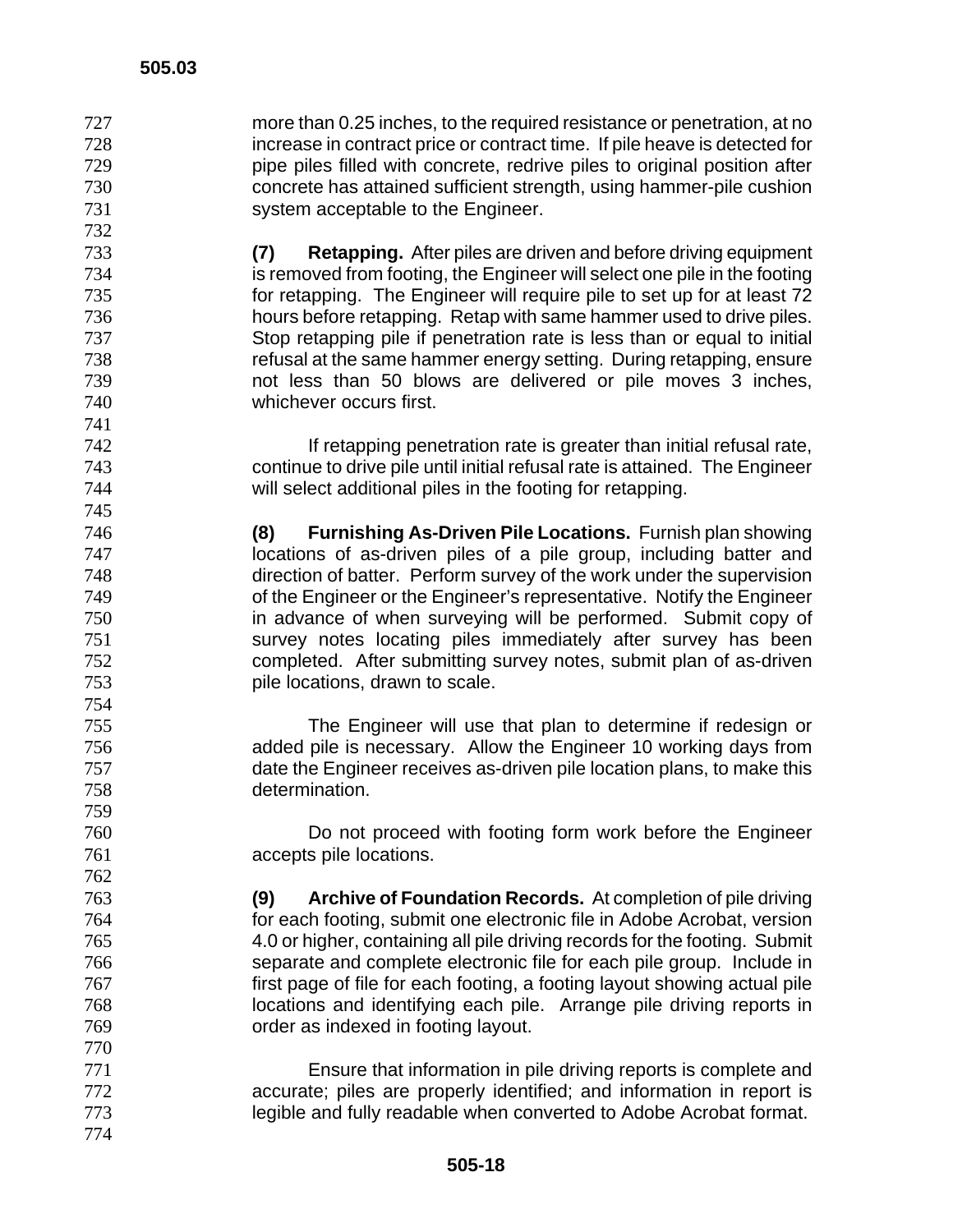Convert and submit corrected original tracings of foundation plans and "Log of Test Borings" plans. Submit all electronic files on CD-ROM. Include index prepared specifically for drawings for each structure, containing file names in the set of Adobe Acrobat files for each structure, in root of CD-ROM directory tree. Ensure that files for each pile group are organized in folders on CD-ROM.

Make edge of document image clearly visible with the frame and visually parallel with the edges of the frame. Provide a clear, legible symbol on the upper left side of each frame to show the amount of reduction. Provide horizontal and vertical scales that are photographed on each frame.

**(I) Defective Piles.** Use pile driving method that will not subject piles to excessive or undue abuse, resulting in concrete crushing or spalling; wood splitting, splintering, or brooming; or steel deforming. Correct piles that were damaged during driving due to internal defects or by improper driving; or were driven out of proper horizontal location or below designated cut-off elevation, at no increase in contract price or contract time. 

Use the following methods, subject to acceptance by the Engineer, for correcting defective piles: extracting and replacing defective pile with new, and if necessary, longer pile; driving second pile next to defective pile; extending footing sufficiently to properly embed pile; or splicing or building up pile, in accordance with the contract documents. Do not splice timber piles without permission from the Engineer.

Dynamic testing may be utilized for pile acceptance. At the option of the Engineer, the State's pile driving analyzer may be used to evaluate structural condition of a driven pile, including integrity of pile splice connections. The Contractor shall conduct dynamic testing similar to testing procedure for load test pile in Subsection 505.03(G)(4) - Dynamic Load Test. The Engineer may use information obtained with dynamic analyzer as a basis for pile rejection. Compliance with requirements of contract documents does not relieve the Contractor of the responsibility to provide piles free of defects and within specified driving tolerances.

 

# **(J) Pile Bearing Capacity and Penetration.**

**(1) General.** If refusal occurs before tip elevation shown in the contract documents is reached, penetration as specified in Subsection  $505.03(J)(3)$  - Penetration shall apply.

- If specified bearing capacity cannot be achieved when pile tips reach the given elevations, the Engineer will decide if piles need to be extended or if footing needs to be redesigned.
-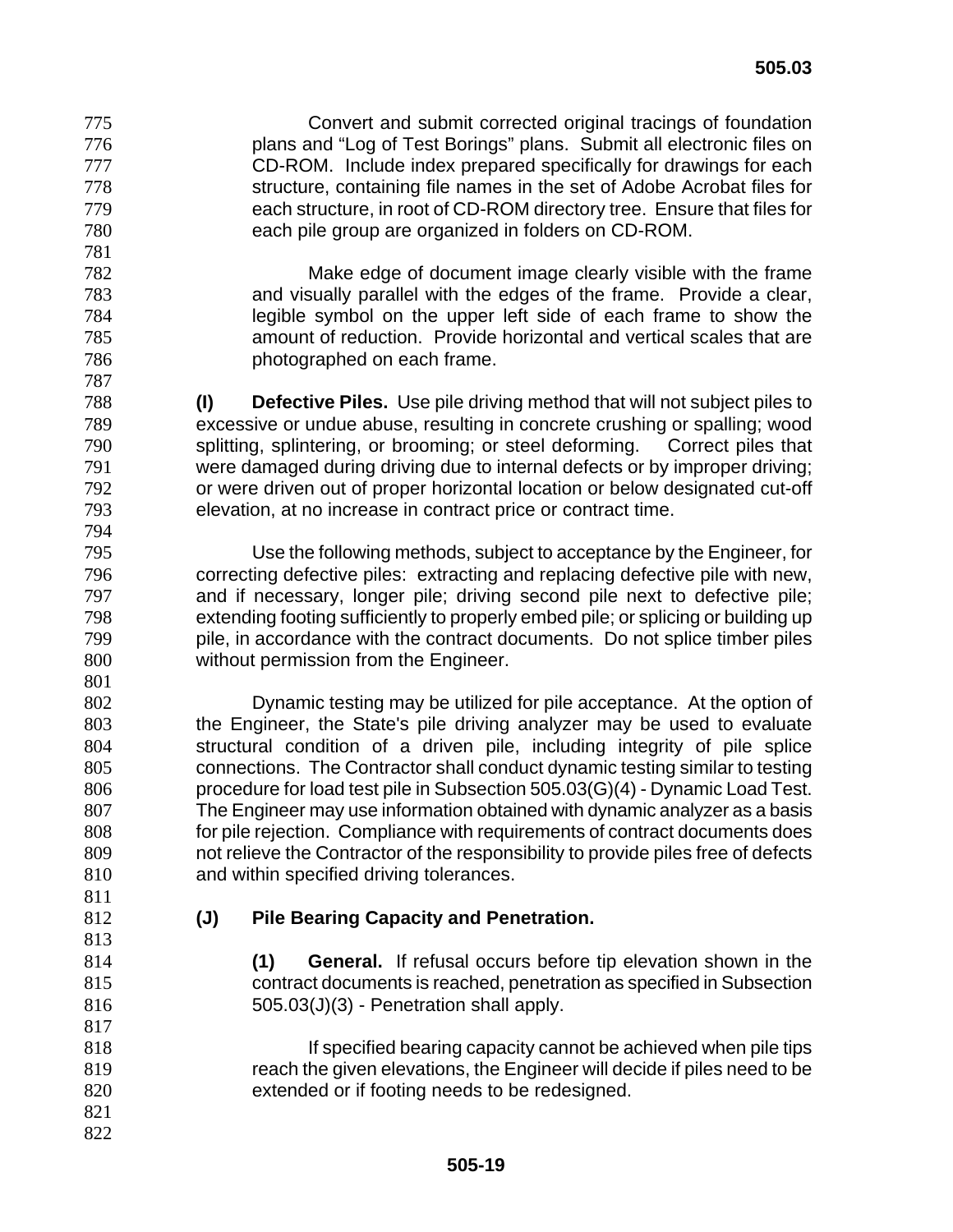| 822 | Jetting or other methods to ease pile penetration will not be              |  |  |
|-----|----------------------------------------------------------------------------|--|--|
| 823 | allowed without written authorization from the Engineer. Base the pile     |  |  |
| 824 | bearing capacity of jetted piles on blow count of impact hammer after      |  |  |
| 825 | removal of jet pipes. Splice jetted piles that do not attain required pile |  |  |
| 826 | bearing capacity at ordered length, as required, and at no increase in     |  |  |
| 827 | contract price or contract time. Drive jetted piles with impact hammer     |  |  |
|     |                                                                            |  |  |
| 828 | until required pile bearing capacity is achieved as specified in           |  |  |
| 829 | Subsection 505.03(J)(2) - Determination of Pile Bearing Capacity.          |  |  |
| 830 |                                                                            |  |  |
| 831 | When followers are used, required pile bearing capacity of piles           |  |  |
| 832 | driven will be accepted only when follower-driven piles attain same tip    |  |  |
| 833 | elevation as full-length piles that attained required bearing capacity.    |  |  |
| 834 |                                                                            |  |  |
| 835 | When non-impact hammers are used as specified in                           |  |  |
| 836 | 505.03(D)(1)(d) - Non-Impact Hammers, determine pile bearing               |  |  |
| 837 | capacity as specified in the contract documents. Drive first pile of       |  |  |
| 838 | each group of 10 piles with vibratory hammer to tip elevation, in          |  |  |
| 839 | accordance with the contract documents. When tip elevation is              |  |  |
|     |                                                                            |  |  |
| 840 | attained with non-impact hammer, retap pile with impact hammer             |  |  |
| 841 | acceptable to the Engineer. Drive pile with impact hammer until            |  |  |
| 842 | required pile bearing capacity is attained, as specified in Subsection     |  |  |
| 843 | 505.03(J)(2) - Determination of Pile Bearing Capacity.                     |  |  |
| 844 |                                                                            |  |  |
| 845 | Splice piles not attaining required pile bearing capacity at tip           |  |  |
| 846 | elevation, as required. Drive such piles with impact hammer until          |  |  |
| 847 | required pile bearing capacity is achieved. When required pile bearing     |  |  |
| 848 | capacity is achieved, install remaining nine piles to the same tip         |  |  |
| 849 | elevation as the first pile. Use same vibratory hammer power               |  |  |
| 850 | consumption and rate of penetration used on first pile, on the             |  |  |
| 851 | remaining nine piles.                                                      |  |  |
| 852 |                                                                            |  |  |
|     |                                                                            |  |  |
| 853 | (2)<br><b>Determination of Pile Bearing Capacity.</b>                      |  |  |
| 854 |                                                                            |  |  |
| 855 | (a)<br><b>Load Tests.</b> When the contract documents specifies            |  |  |
| 856 | load tests, the Contractor shall determine pile bearing capacity           |  |  |
| 857 | based on results of static load tests. If the contract documents           |  |  |
| 858 | specifies only dynamic load tests, the Contractor shall                    |  |  |
| 859 | determine pile bearing capacity based on results of dynamic                |  |  |
| 860 | load tests.                                                                |  |  |
| 861 |                                                                            |  |  |
| 862 | <b>Dynamic Analysis.</b> When the contract documents<br>(b)                |  |  |
| 863 | does not specify load tests, the Contractor shall determine pile           |  |  |
| 864 |                                                                            |  |  |
|     | bearing capacities by dynamic analysis using the wave                      |  |  |
| 865 | equation. Perform this analysis using the "WEAP87" (or later               |  |  |
| 866 | version) Computer Program, developed under sponsorship of                  |  |  |
| 867 | the FHWA.                                                                  |  |  |
| 868 |                                                                            |  |  |
| 869 | Drive piles with accepted driving equipment to ordered                     |  |  |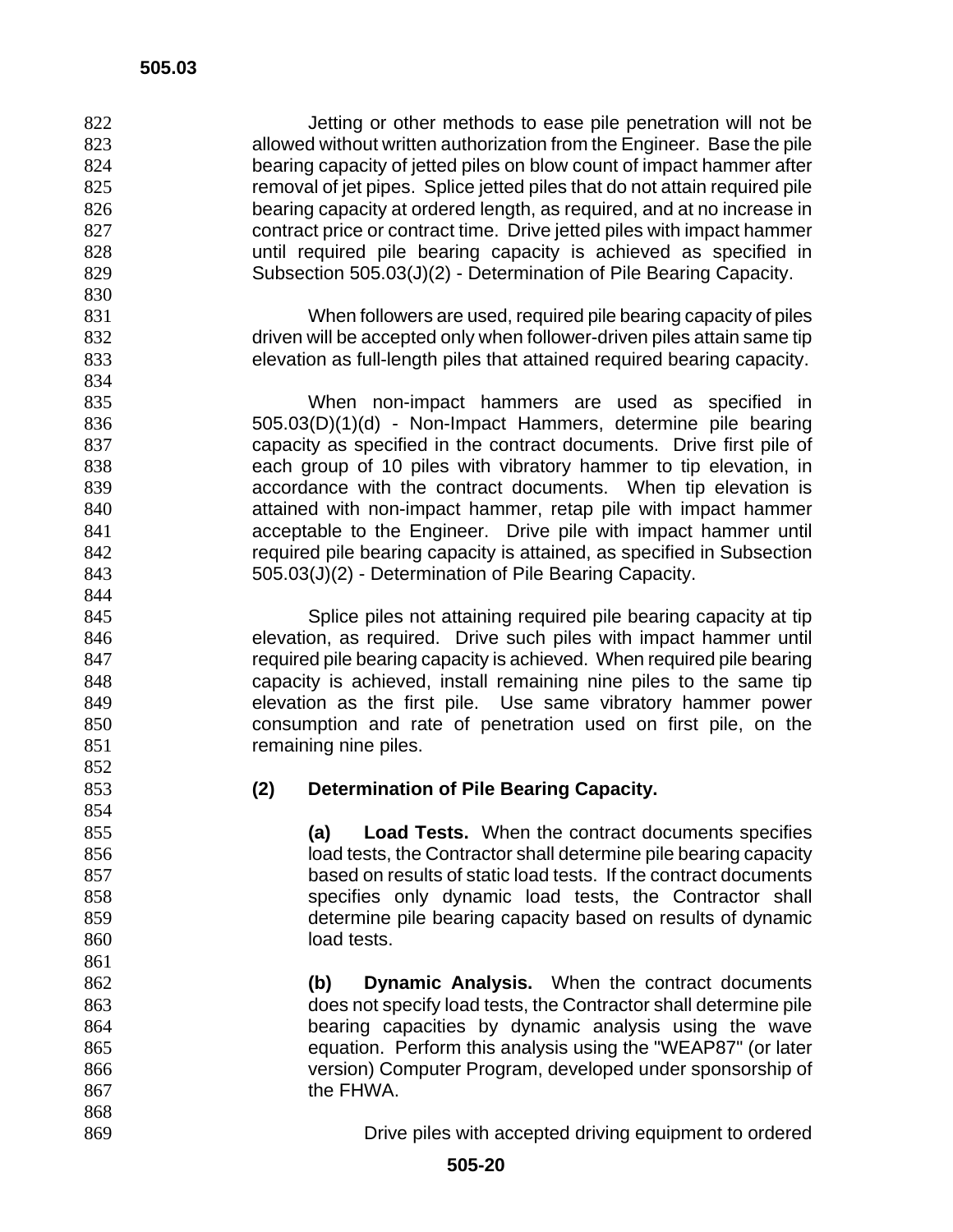length or other lengths necessary to achieve required pile bearing capacity. Adequate pile penetration is achieved when specified wave equation resistance criteria is attained within 5 feet of tip elevation, based on the ordered length. Drive piles that have not achieved specified resistance within these limits, 875 to penetrations established by the Engineer.

877 **(c) Dynamic Formula.** When specified in the contract 878 documents, the Contractor shall determine pile bearing 879 capacity by dynamic formula. Drive piles to length necessary 880 to achieve pile bearing capacity in accordance with the 881 following:

 $R_U = [(1.75)(E^{0.5})Log(10N)] - 100$ 

Where:

876

882

 $R_U$  = Pile Bearing Capacity (kips)

 $E =$  Manufacturer's rated hammer energy (foot pounds) at the ram stroke observed in the field

 $N =$  Number of hammer blows per inch at final penetration (blows per inch)

 $Log(10N) = Logarithm$  to the base 10 of the quantity 10 multiplied by N

883 **(3) Penetration.** When the contract documents do not specify tip elevation, ensure pile bearing value is not less than pile bearing capacity shown in the contract documents. Drive piles at least 10 feet below bottom of footing or finished grade, whichever is lower. 888 When the contract documents specifies tip elevation, drive piles to bearing value of not less than pile bearing capacity shown in the contract documents and to specified tip elevation, unless otherwise permitted by the Engineer in writing. 893 894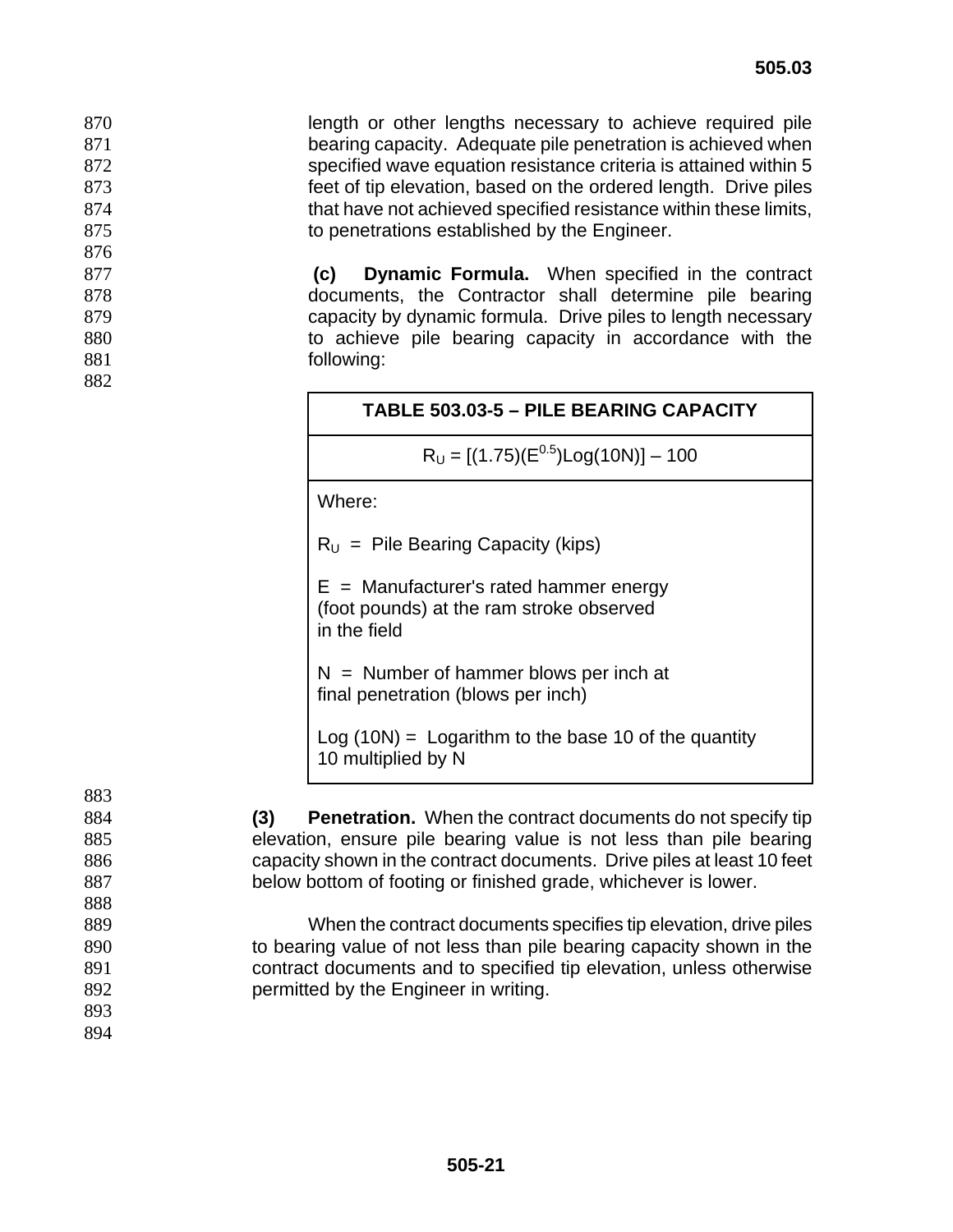| 894 | (K) | <b>Finishing of Satisfactorily Driven Piles</b> |                                                                        |  |  |
|-----|-----|-------------------------------------------------|------------------------------------------------------------------------|--|--|
| 895 |     |                                                 |                                                                        |  |  |
| 896 |     | (1)                                             | <b>Cutting Off and Capping Pile.</b>                                   |  |  |
| 897 |     |                                                 |                                                                        |  |  |
| 898 |     |                                                 | General. Cut off tops of permanent piles and pile<br>(a)               |  |  |
| 899 |     |                                                 | casings at elevation and plane shown in the contract                   |  |  |
| 900 |     |                                                 | documents or as ordered by the Engineer. Cut-off lengths               |  |  |
| 901 |     |                                                 | shall become property of the Contractor and removed from the           |  |  |
| 902 |     |                                                 | project site.                                                          |  |  |
| 903 |     |                                                 |                                                                        |  |  |
| 904 |     |                                                 | <b>Timber Piles.</b> Saw tops of timber piling to a true plane,<br>(b) |  |  |
| 905 |     |                                                 | in accordance with the contract documents, and at elevation            |  |  |
| 906 |     |                                                 | fixed by the Engineer. Saw piles that support timber caps or           |  |  |
| 907 |     |                                                 | grillage to conform to the plane of the superimposed structure         |  |  |
| 908 |     |                                                 | bottom. Provide pile of sufficient length so that length of pile       |  |  |
| 909 |     |                                                 | above cut-off elevation is sufficient to permit complete removal       |  |  |
| 910 |     |                                                 | of material damaged by driving. Adze or remove broomed,                |  |  |
| 911 |     |                                                 | splintered, or otherwise damaged material from piles driven to         |  |  |
| 912 |     |                                                 | very nearly the cut-off elevation.                                     |  |  |
| 913 |     |                                                 |                                                                        |  |  |
| 914 |     |                                                 | Treat timber pile heads, not encased in concrete, as                   |  |  |
| 915 |     |                                                 | specified in Subsection 502.03(F) - Treatment of Pile Heads.           |  |  |
| 916 |     |                                                 |                                                                        |  |  |
| 917 |     |                                                 | Precast Concrete Piles. Extend pile reinforcing steel<br>(c)           |  |  |
| 918 |     |                                                 | and prestressing strands at least 24 inches above tops of pile         |  |  |
| 919 |     |                                                 | or as specified in the contract documents. Clean reinforcing           |  |  |
| 920 |     |                                                 | steel and prestressing strands to ensure that a secure bond            |  |  |
| 921 |     |                                                 | with the fresh concrete is obtained. The use of explosives to          |  |  |
| 922 |     |                                                 | cut off piles will not be allowed.                                     |  |  |
| 923 |     |                                                 |                                                                        |  |  |
| 924 |     |                                                 | Unless otherwise specified, after cut-off, pile tops shall             |  |  |
| 925 |     |                                                 | be on plane normal to pile axis.                                       |  |  |
| 926 |     |                                                 |                                                                        |  |  |
| 927 |     |                                                 | <b>Steel Piles and Steel Shells.</b> Cut off steel shells for<br>(d)   |  |  |
| 928 |     |                                                 | cast-in-place piles before shells are filled with concrete. If the     |  |  |
| 929 |     |                                                 | contract documents require capping, make connection in                 |  |  |
| 930 |     |                                                 | accordance with details shown in the contract documents.               |  |  |
| 931 |     |                                                 |                                                                        |  |  |
| 932 |     | (2)                                             | <b>Build-ups of Piles.</b> When requested and accepted by the          |  |  |
| 933 |     |                                                 | Engineer in writing, extend, splice, or build-up piles.                |  |  |
| 934 |     |                                                 |                                                                        |  |  |
| 935 |     |                                                 | (a)<br><b>Timber and Steel Piles.</b> Extend timber and steel piles    |  |  |
| 936 |     |                                                 | in accordance with details shown in the contract documents or          |  |  |
| 937 |     |                                                 | furnished by the Engineer.                                             |  |  |
| 938 |     |                                                 |                                                                        |  |  |
| 939 |     |                                                 | <b>Precast Concrete Piles.</b> After driving has been<br>(b)           |  |  |
| 940 |     |                                                 | completed, cut off concrete in accordance with the contract            |  |  |
| 941 |     |                                                 | documents. Leave reinforcing steel exposed for a length of 40          |  |  |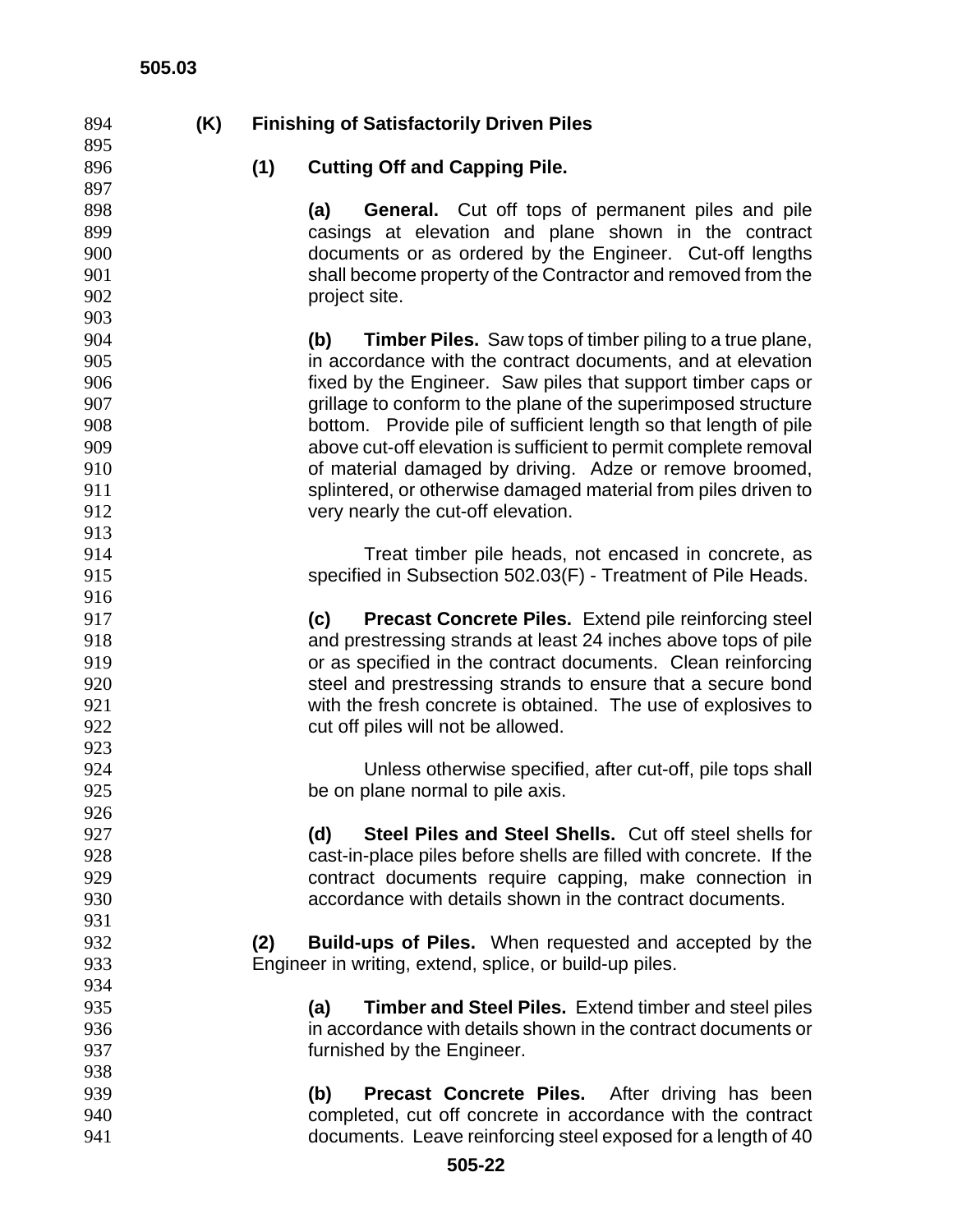| 942<br>943<br>944<br>945<br>946<br>947<br>948 | bar diameters. Make final concrete cut perpendicular to pile<br>axis. Fasten reinforcement, identical in type, size, and grade to<br>reinforcement that is used in the pile, securely to projecting<br>steel. Place required formwork, taking care to prevent leakage<br>along pile. Just prior to placing concrete, wet and cover pile<br>top with thin coating of neat cement, retempered mortar, or<br>other bond material acceptable to the Engineer. |
|-----------------------------------------------|-----------------------------------------------------------------------------------------------------------------------------------------------------------------------------------------------------------------------------------------------------------------------------------------------------------------------------------------------------------------------------------------------------------------------------------------------------------|
| 949<br>950<br>951                             | Leave forms in place for not less than 7 days. Water<br>cure for 30 days before driving is continued.                                                                                                                                                                                                                                                                                                                                                     |
| 952                                           |                                                                                                                                                                                                                                                                                                                                                                                                                                                           |
| 953                                           | (3)<br><b>Painting Steel Piles.</b> Protect steel piles that extend above                                                                                                                                                                                                                                                                                                                                                                                 |
| 954                                           | ground with three coats of paint, as specified for painting of metals in                                                                                                                                                                                                                                                                                                                                                                                  |
| 955                                           | Section 501 - Steel Structures. Paint shall extend to one foot below                                                                                                                                                                                                                                                                                                                                                                                      |
| 956                                           | finished grade.                                                                                                                                                                                                                                                                                                                                                                                                                                           |
| 957                                           |                                                                                                                                                                                                                                                                                                                                                                                                                                                           |
| 958<br>959                                    | Backfilling Around Piles. Backfill space around pile caused<br>(4)<br>by drilling or driving operations with fine aggregate conforming to                                                                                                                                                                                                                                                                                                                 |
| 960                                           | Subsection 703.01 - Fine Aggregate for Concrete. Backfill, if required,                                                                                                                                                                                                                                                                                                                                                                                   |
| 961                                           | after driving each pile so that vibrations caused by driving adjacent                                                                                                                                                                                                                                                                                                                                                                                     |
| 962                                           | piles will further compact backfill.                                                                                                                                                                                                                                                                                                                                                                                                                      |
| 963                                           |                                                                                                                                                                                                                                                                                                                                                                                                                                                           |
| 964<br>965                                    | 505.04<br>Measurement.                                                                                                                                                                                                                                                                                                                                                                                                                                    |
| 966<br>967<br>968<br>969                      | The Engineer will measure piles furnished, piles driven, cast-in-place<br>(A)<br>concrete piles cast in shells, and drilled holes for piling per linear foot in<br>accordance with the contract documents.                                                                                                                                                                                                                                                |
| 970<br>971<br>972                             | The Engineer will measure pile driving shoe, pile load test, and<br>(B)<br>splicing per each in accordance with the contract documents.                                                                                                                                                                                                                                                                                                                   |
| 973                                           | The Engineer will measure retapping of additional piles and build-ups<br>(C)                                                                                                                                                                                                                                                                                                                                                                              |
| 974                                           | of piles on a force account basis in accordance with Subsection 109.06 -                                                                                                                                                                                                                                                                                                                                                                                  |
| 975                                           | Force Account Provisions and Compensation and as ordered by the                                                                                                                                                                                                                                                                                                                                                                                           |
| 976<br>977                                    | Engineer.                                                                                                                                                                                                                                                                                                                                                                                                                                                 |
| 978<br>979<br>980<br>981                      | <b>Payment.</b> The Engineer will pay for the accepted pay items listed below<br>505.05<br>at the contract price per pay unit, as shown in the proposal schedule. Payment will<br>be full compensation for the work prescribed in this section and the contract<br>documents.                                                                                                                                                                             |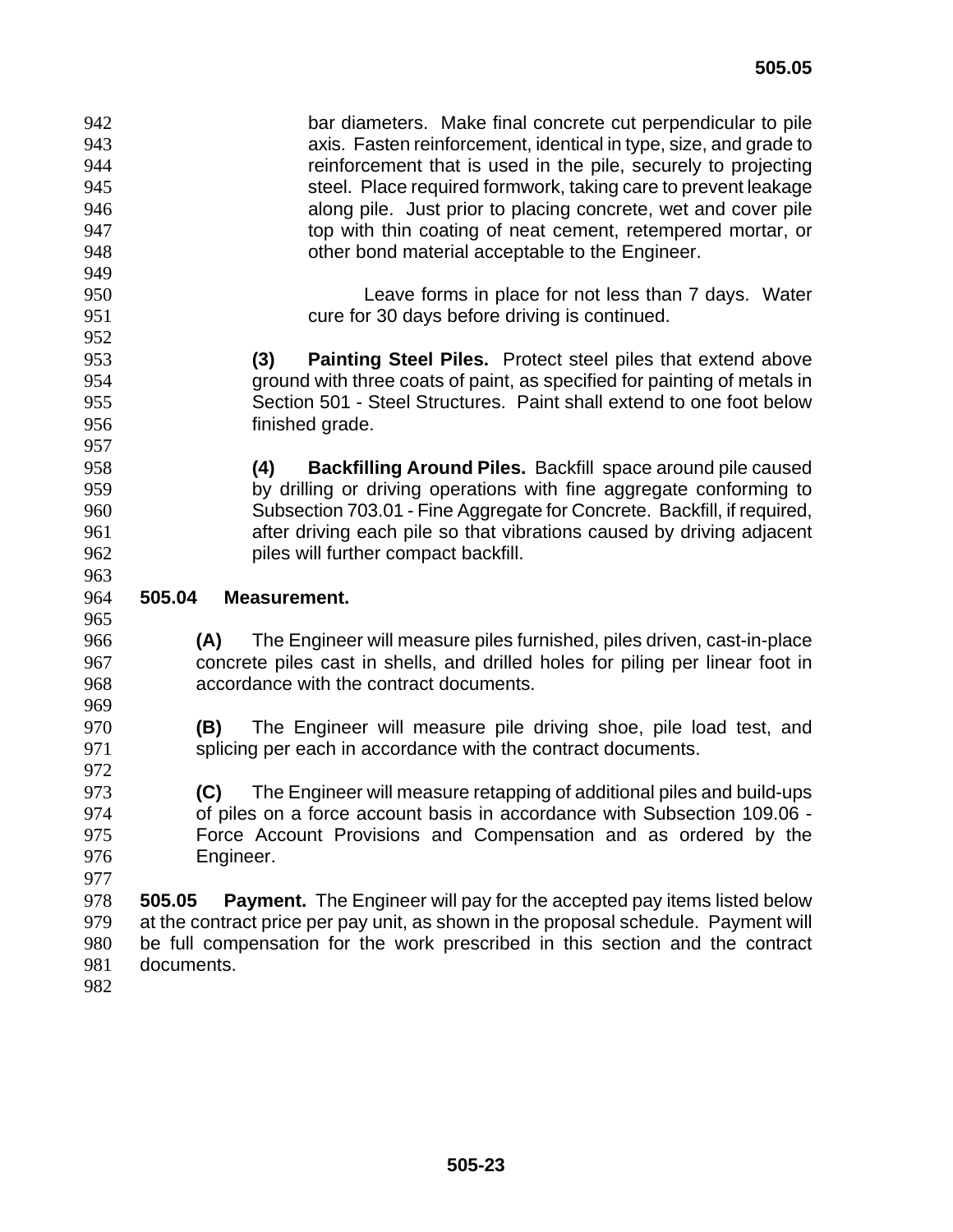| proposal schedule:              | The Engineer will pay for each of the following pay items when included in the                                                                   |                    |
|---------------------------------|--------------------------------------------------------------------------------------------------------------------------------------------------|--------------------|
| Pay Item                        |                                                                                                                                                  | <b>Pay Unit</b>    |
|                                 | <b>Piles Furnished</b>                                                                                                                           | <b>Linear Foot</b> |
|                                 | The Engineer will pay for:                                                                                                                       |                    |
| (A)                             | 80 percent of the contract bid price upon completion of manufacturing<br>piles at plant site.                                                    |                    |
| (B)                             | 20 percent of the contract bid price upon completion of delivering piles<br>to project site.                                                     |                    |
|                                 | <b>Piles Driven</b>                                                                                                                              | <b>Linear Foot</b> |
|                                 | The Engineer will pay for:                                                                                                                       |                    |
| (A)                             | 80 percent of the contract bid price upon completion of driving piles<br>including installing pile splices, pile driving shoe, and pile collars. |                    |
| (B)<br>piles.                   | 20 percent of the contract bid price upon completion of cutting off                                                                              |                    |
|                                 | Cast-In-Place Concrete Piles Cast in Shells                                                                                                      | <b>Linear Foot</b> |
|                                 | The Engineer will pay for:                                                                                                                       |                    |
| (A)                             | 40 percent of the contract bid price upon completion of furnishing cast-<br>in-place concrete piles cast in shells.                              |                    |
| (B)                             | 60 percent of the contract bid price upon completion of installing cast-<br>in-place concrete piles cast in shells.                              |                    |
| <b>Drilled Holes for Piling</b> |                                                                                                                                                  | <b>Linear Foot</b> |
|                                 | The Engineer will pay for:                                                                                                                       |                    |
| (A)                             | 80 percent of the contract bid price upon completion of drilling.                                                                                |                    |
| (B)                             | 20 percent of the contract bid price upon completion of disposing of<br>material resulting from drilling holes.                                  |                    |